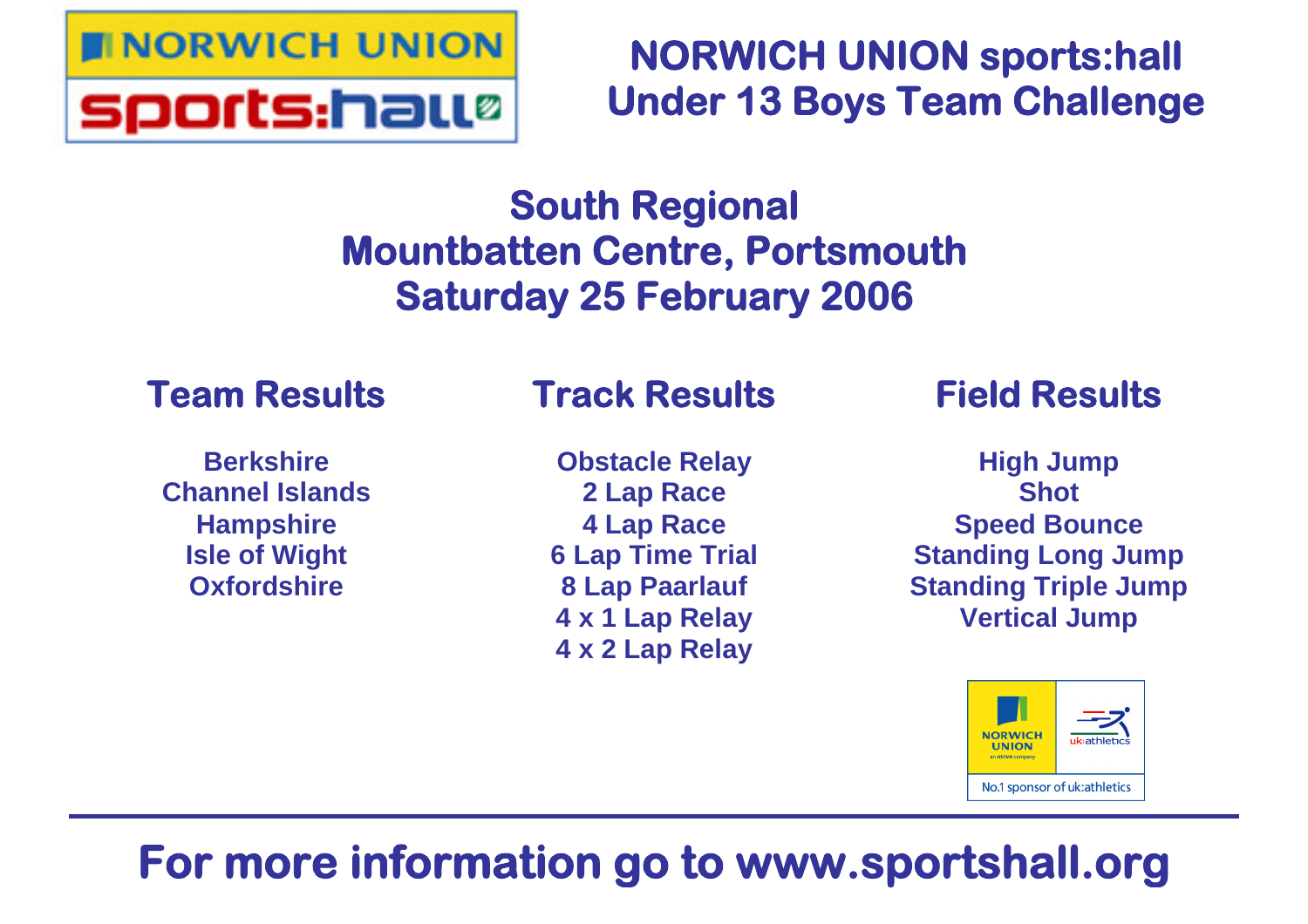## **Competition Results**

|         | <b>Competition:</b><br><b>NUS-South Regional Under 13 Boys</b> |               |              |           |    |     | Venue: |     |     | Mountbatten Centre, Portsmouth |    |    |    |            |            | 25 Feb 2006 | <b>Date</b> |
|---------|----------------------------------------------------------------|---------------|--------------|-----------|----|-----|--------|-----|-----|--------------------------------|----|----|----|------------|------------|-------------|-------------|
| Ranking | Team                                                           | <b>Colour</b> | <b>Score</b> | <b>OR</b> | P8 | 4x1 | 4x2    | 2LR | 4LR | 6LR                            | HJ | S. | SВ | <b>SLJ</b> | <b>STJ</b> | VJ          |             |
|         | Isle of Wight                                                  | green         | 747          | 70        | 70 | 70  | 70     | 46  | 48  | 58                             | 52 | 46 | 57 | 56         | 52         | 52          |             |
|         | Channel Islands                                                | navy          | 590          | 60        | 50 | 50  | 40     | 48  | 50  | 44                             | 48 | 44 | 36 | 36         | 42         | -42         |             |
|         | Hampshire                                                      | red           | 543          | 40        | 40 | 40  | 50     | 42  | 38  | 48                             | 40 | 46 | 41 | 44         | 28         | 46          |             |
|         | <b>Berkshire</b>                                               | orange        | 494          | 50        | 30 | 60  | 60     | 42  | 34  | -34                            | 0  | 30 | 36 | 42         | 48         | -28         |             |
|         | Oxfordshire                                                    | roval         | 466          | 30        | 60 | 30  | 30     | 32  | 40  | 14                             | 44 | 44 | 40 | 20         | 40         | 42          |             |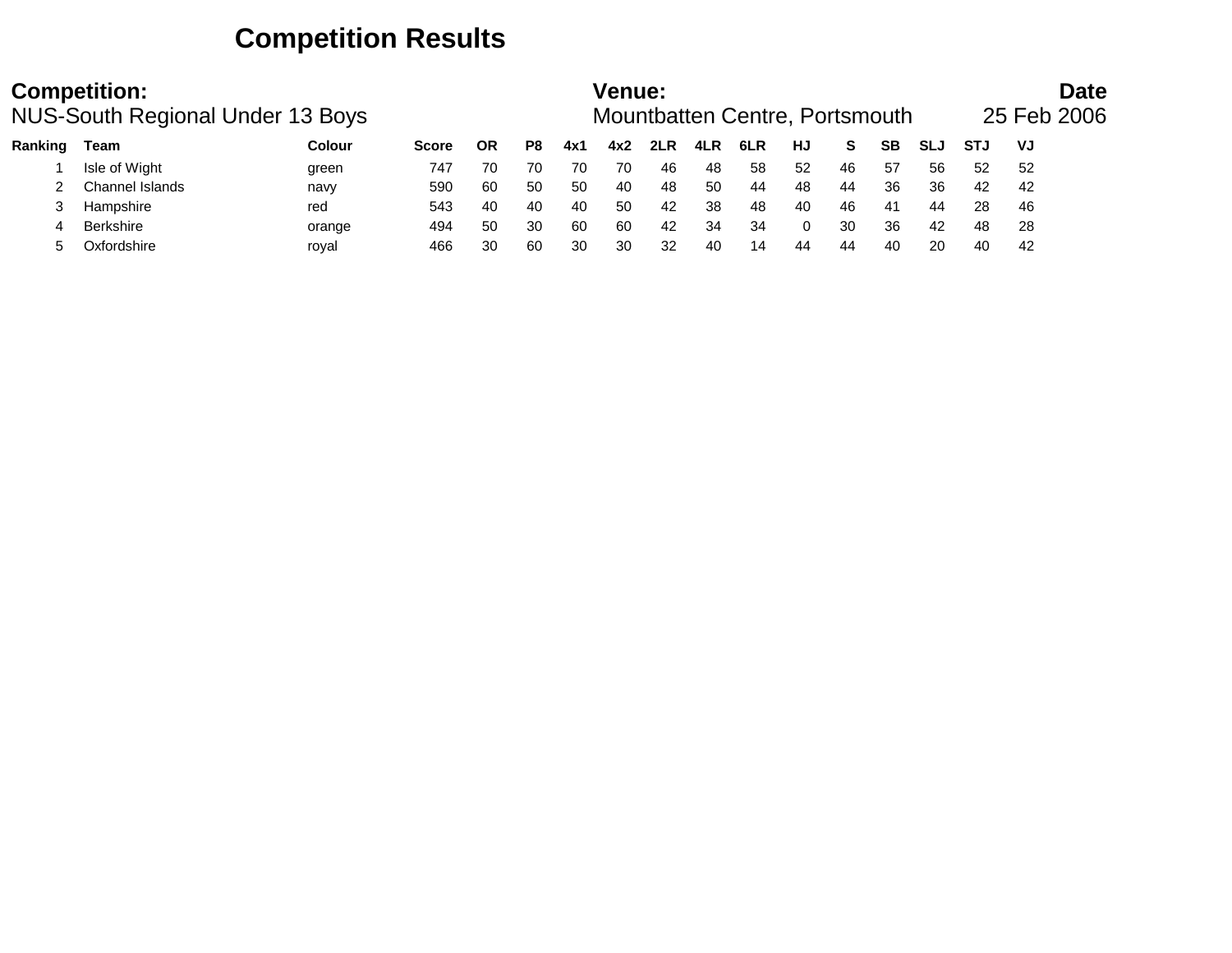# **Team Results Berkshire (orange)**

|         | <b>Competition:</b> |                                         |               |              |           |                |      | <b>Venue:</b>     |      |                   |                                |          |    |           |             |            |                | <b>Date</b>   |
|---------|---------------------|-----------------------------------------|---------------|--------------|-----------|----------------|------|-------------------|------|-------------------|--------------------------------|----------|----|-----------|-------------|------------|----------------|---------------|
|         |                     | <b>NUS-South Regional Under 13 Boys</b> |               |              |           |                |      |                   |      |                   | Mountbatten Centre, Portsmouth |          |    |           |             |            |                | 25 Feb 2006   |
| Ranking | <b>Team</b>         |                                         | <b>Colour</b> | <b>Score</b> | <b>OR</b> | P <sub>8</sub> | 4x1  | 4x2               | 2LR  | 4LR               | 6LR                            | HJ       | S  | <b>SB</b> | <b>SLJ</b>  | <b>STJ</b> | VJ             |               |
|         | Isle of Wight       |                                         | green         | 747          | 70        | 70             | 70   | 70                | 46   | 48                | 58                             | 52       | 46 | 57        | 56          | 52         | 52             |               |
|         | Channel Islands     |                                         | navy          | 590          | 60        | 50             | 50   | 40                | 48   | 50                | 44                             | 48       | 44 | 36        | 36          | 42         | 42             |               |
| 3       | Hampshire           |                                         | red           | 543          | 40        | 40             | 40   | 50                | 42   | 38                | 48                             | 40       | 46 | 41        | 44          | 28         | 46             |               |
| 4       | <b>Berkshire</b>    |                                         | orange        | 494          | 50        | 30             | 60   | 60                | 42   | 34                | 34                             | $\Omega$ | 30 | 36        | 42          | 48         | 28             |               |
| 5       | Oxfordshire         |                                         | royal         | 466          | 30        | 60             | 30   | 30                | 32   | 40                | 14                             | 44       | 44 | 40        | 20          | 40         | 42             |               |
|         | <b>Comp No Name</b> |                                         |               | <b>Event</b> |           | Perf1          |      | Perf <sub>2</sub> |      | Perf <sub>3</sub> |                                | Perf4    |    |           | <b>Best</b> | Ranking    |                | <b>Points</b> |
|         |                     | Michael Wyatt                           |               | 6LR          |           | 1:26.9         |      |                   |      |                   |                                |          |    | 1:26.9    |             |            | 8              | 16            |
|         |                     | Michael Wyatt                           |               | <b>SLJ</b>   |           |                | 1.99 |                   | 1.89 |                   | 1.93                           | 1.85     |    |           | 1.99        |            |                | 18            |
|         | 2                   | <b>William Ellison</b>                  |               | 6LR          |           | 1:24.6         |      |                   |      |                   |                                |          |    | 1:24.6    |             |            |                | 18            |
|         | $\overline{2}$      | <b>William Ellison</b>                  |               | S            |           | 4.27           |      |                   | 5.14 |                   | 5.36                           | 5.25     |    | 5.36      |             | 10         |                | 12            |
|         | 3                   | Dominic D'Souza                         |               | 2LR          |           |                | 22.0 |                   | 21.5 |                   |                                |          |    | 21.5      |             |            | $\overline{2}$ | 28            |
|         | 3                   | Dominic D'Souza                         |               | <b>STJ</b>   |           |                | 7.52 |                   | 7.66 |                   | 7.65                           | 7.55     |    | 7.66      |             |            | $\overline{2}$ | 28            |
|         | 4                   | Peter Kimonye                           |               | VJ           |           |                | 46   |                   | 45   |                   | 41                             |          | 43 |           | 46          | 10         |                | 12            |
|         | 5                   | <b>Thoma Falconer</b>                   |               | <b>SLJ</b>   |           | 2.04           |      |                   | 2.02 |                   | 2.18                           | 2.16     |    | 2.18      |             |            | 4              | 24            |
|         | 6                   | <b>Neil Hallett</b>                     |               | 2LR          |           | 23.3           |      |                   | 0.0  |                   |                                |          |    | 23.3      |             |            | 9              | 14            |
|         | 6                   | <b>Neil Hallett</b>                     |               | <b>STJ</b>   |           | 0.00           |      |                   | 5.76 |                   | 6.07                           | 6.13     |    | 6.13      |             |            | 6              | 20            |
|         |                     | Shaquilla Richardson                    |               | VJ           |           |                | 43   |                   | 39   |                   | 46                             |          | 47 |           | 47          |            | 8              | 16            |
|         | 8                   | <b>Arland Craik</b>                     |               | S            |           | 6.50           |      |                   | 5.96 |                   | 6.33                           | 6.03     |    | 6.50      |             |            |                | 18            |
|         | 9                   | <b>Adam Barnett</b>                     |               | 4LR          |           | 49.6           |      |                   | 0.0  |                   |                                |          |    | 49.6      |             |            |                | 18            |
|         | 9                   | <b>Adam Barnett</b>                     |               | <b>SB</b>    |           |                | 81   |                   |      |                   |                                |          |    |           | 81          |            | 4              | 24            |
|         | 10                  | Oscar Roper                             |               | 4LR          |           |                | 50.6 |                   | 0.0  |                   |                                |          |    | 50.6      |             |            | 8              | 16            |
|         | 10                  | <b>Oscar Roper</b>                      |               | <b>SB</b>    |           |                | 66   |                   |      |                   |                                |          |    |           | 66          | 10         |                | 12            |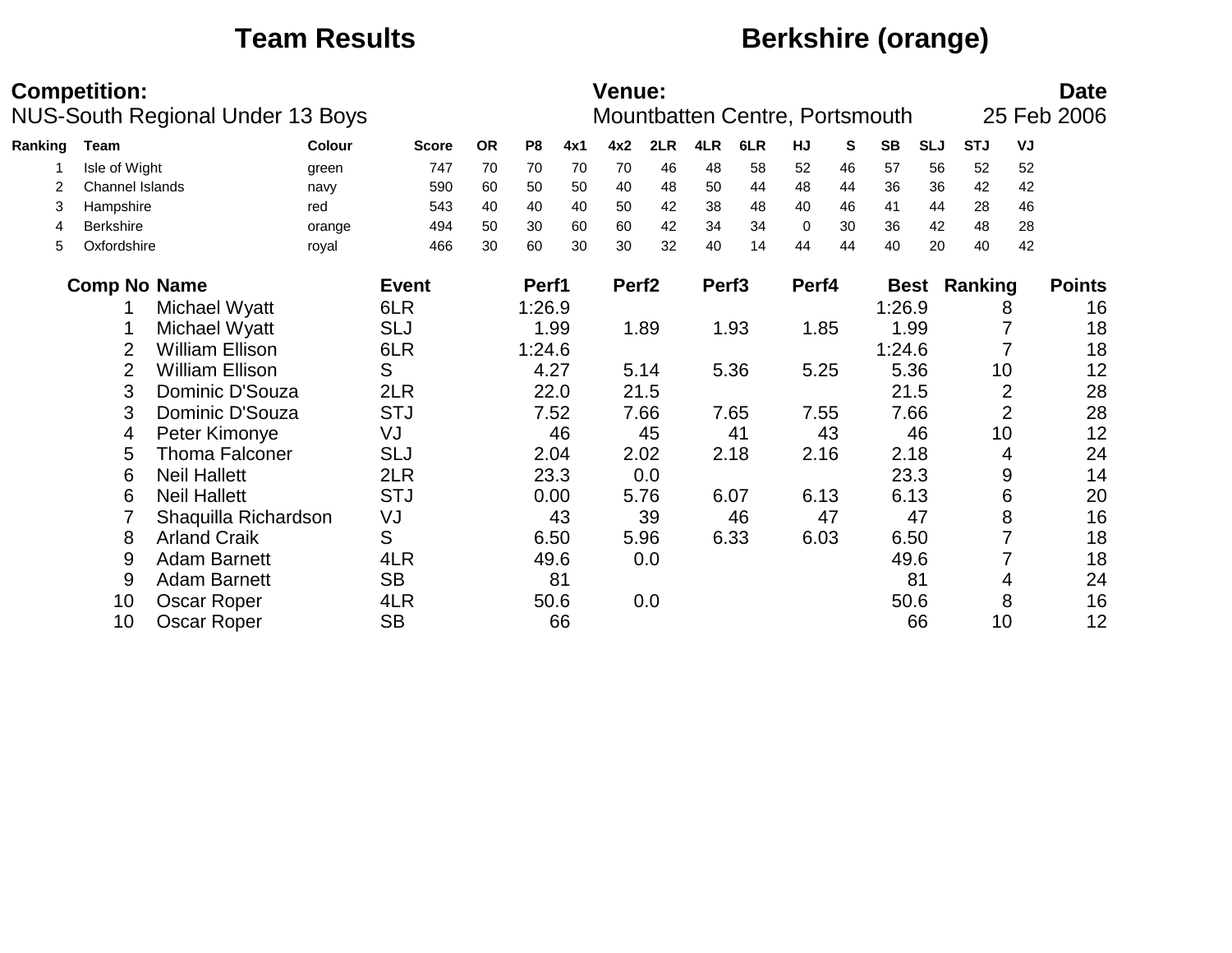## **Team Results Channel Islands (navy)**

|         | <b>Competition:</b>    | <b>NUS-South Regional Under 13 Boys</b> |               |              |           |                |      | <b>Venue:</b>     |      |                   | Mountbatten Centre, Portsmouth |          |    |           |             |            |                | <b>Date</b><br>25 Feb 2006 |
|---------|------------------------|-----------------------------------------|---------------|--------------|-----------|----------------|------|-------------------|------|-------------------|--------------------------------|----------|----|-----------|-------------|------------|----------------|----------------------------|
| Ranking | Team                   |                                         | <b>Colour</b> | <b>Score</b> | <b>OR</b> | P <sub>8</sub> | 4x1  | 4x2               | 2LR  | 4LR               | 6LR                            | HJ       | S  | <b>SB</b> | <b>SLJ</b>  | <b>STJ</b> | VJ             |                            |
|         | Isle of Wight          |                                         | green         | 747          | 70        | 70             | 70   | 70                | 46   | 48                | 58                             | 52       | 46 | 57        | 56          | 52         | 52             |                            |
| 2       | <b>Channel Islands</b> |                                         | navy          | 590          | 60        | 50             | 50   | 40                | 48   | 50                | 44                             | 48       | 44 | 36        | 36          | 42         | 42             |                            |
| 3       | Hampshire              |                                         | red           | 543          | 40        | 40             | 40   | 50                | 42   | 38                | 48                             | 40       | 46 | 41        | 44          | 28         | 46             |                            |
| 4       | <b>Berkshire</b>       |                                         | orange        | 494          | 50        | 30             | 60   | 60                | 42   | 34                | 34                             | $\Omega$ | 30 | 36        | 42          | 48         | 28             |                            |
| 5       | Oxfordshire            |                                         | royal         | 466          | 30        | 60             | 30   | 30                | 32   | 40                | 14                             | 44       | 44 | 40        | 20          | 40         | 42             |                            |
|         | <b>Comp No Name</b>    |                                         |               | <b>Event</b> |           | Perf1          |      | Perf <sub>2</sub> |      | Perf <sub>3</sub> |                                | Perf4    |    |           | <b>Best</b> | Ranking    |                | <b>Points</b>              |
|         | 13                     | <b>Richard Simel</b>                    |               | S            |           | 10.46          |      |                   | 9.78 | 10.34             |                                | 10.29    |    | 10.46     |             |            |                | 30                         |
|         | 14                     | <b>William Southall</b>                 |               | <b>SLJ</b>   |           |                | 2.10 |                   | 2.08 |                   | 2.14                           | 2.15     |    |           | 2.15        |            | 5              | 22                         |
|         | 15                     | Nick Wildman                            |               | 6LR          |           | 1:21.3         |      |                   |      |                   |                                |          |    | 1:21.3    |             |            | 4              | 24                         |
|         | 15                     | Nick Wildman                            |               | <b>SB</b>    |           |                | 72   |                   |      |                   |                                |          |    |           | 72          |            | 8              | 16                         |
|         | 16                     | <b>Jack Burrows</b>                     |               | HJ           |           |                | 1.25 |                   |      |                   |                                |          |    |           | 1.25        |            | 6              | 20                         |
|         | 17                     | <b>Sam Dawkins</b>                      |               | 2LR          |           | 22.7           |      | 24.1              |      |                   |                                |          |    | 24.1      |             |            | 5              | 22                         |
|         | 17                     | <b>Sam Dawkins</b>                      |               | VJ           |           |                | 46   |                   | 47   |                   | 45                             |          | 46 |           | 47          |            | 7              | 18                         |
|         | 18                     | <b>Ollie Brehaut</b>                    |               | S            |           | 5.43           |      | 6.11              |      |                   | 5.14                           | 4.14     |    | 6.11      |             |            | 9              | 14                         |
|         | 19                     | Josh Allaway                            |               | 4LR          |           | 49.2           |      |                   | 0.0  |                   |                                |          |    |           | 49.2        |            | 6              | 20                         |
|         | 19                     | Josh Allaway                            |               | <b>SLJ</b>   |           |                | 1.83 |                   | 1.83 |                   | 0.00                           | 1.74     |    |           | 1.83        |            | 9              | 14                         |
|         | 20                     | <b>Michael Steele-Moore</b>             |               | 6LR          |           | 1:24.4         |      |                   |      |                   |                                |          |    | 1:24.4    |             |            | 6              | 20                         |
|         | 20                     | <b>Michael Steele-Moore</b>             |               | <b>SB</b>    |           |                | 76   |                   |      |                   |                                |          |    |           | 76          |            | 6              | 20                         |
|         | 21                     | Sam Crabtree                            |               | <b>STJ</b>   |           | 5.92           |      | 6.01              |      |                   | 5.90                           | 0.00     |    | 6.01      |             |            | $\overline{7}$ | 18                         |
|         | 22                     | <b>Andrew Coleman</b>                   |               | 2LR          |           |                | 22.2 | 22.1              |      |                   |                                |          |    | 22.1      |             |            | 3              | 26                         |
|         | 22                     | <b>Andrew Coleman</b>                   |               | VJ           |           |                | 55   |                   | 51   |                   | 56                             |          | 55 |           | 56          |            | 4              | 24                         |
|         | 23                     | Kamen Nafkha                            |               | 4LR          |           | 46.3           |      |                   | 46.4 |                   |                                |          |    | 46.4      |             |            |                | 30                         |
|         | 23                     | Kamen Nafkha                            |               | <b>STJ</b>   |           | 6.54           |      |                   | 6.74 |                   | 6.72                           | 6.65     |    |           | 6.74        |            | 4              | 24                         |
|         | 24                     | <b>Robert Wilkinson</b>                 |               | HJ           |           |                | 1.45 |                   |      |                   |                                |          |    |           | 1.45        |            | $\overline{2}$ | 28                         |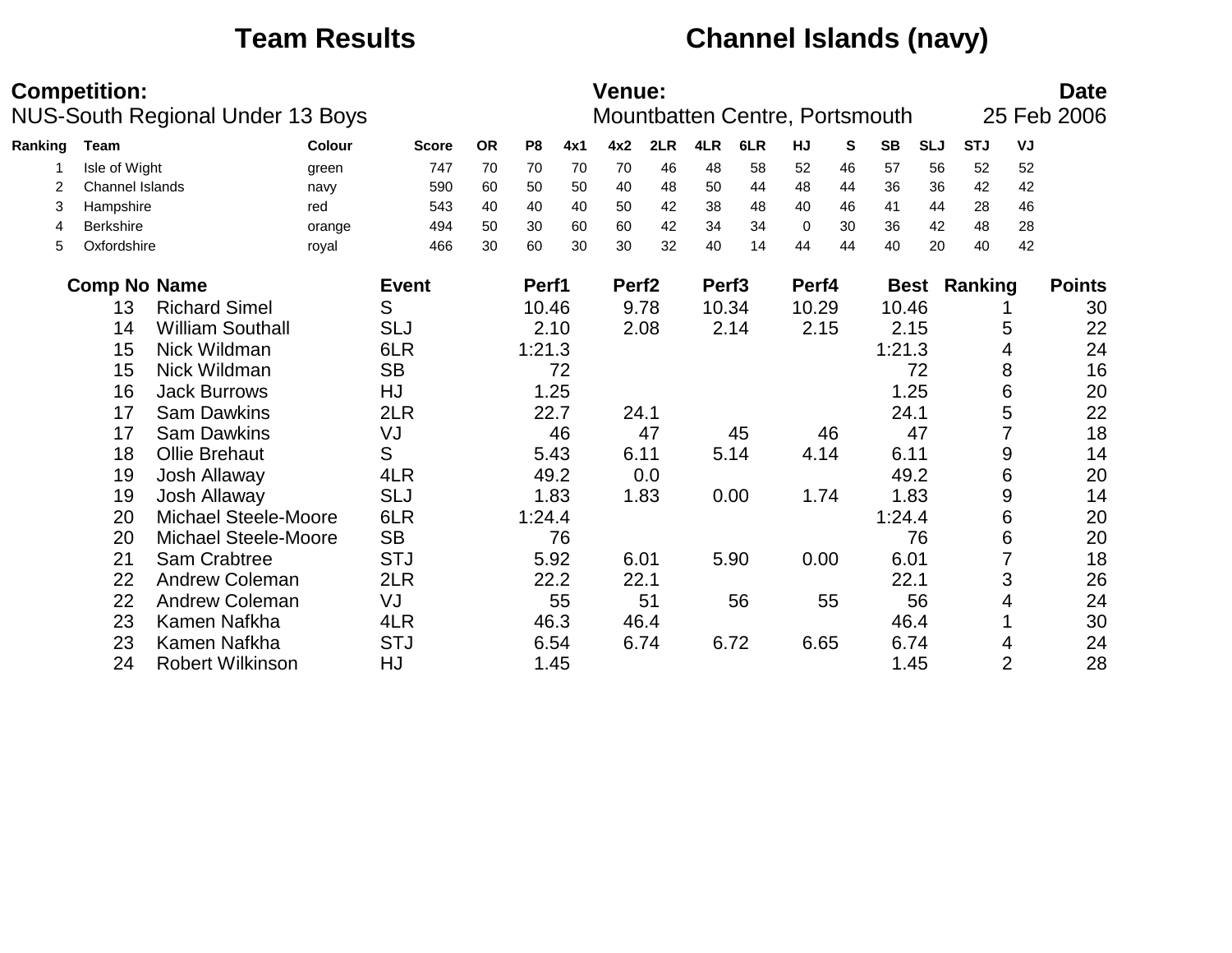# **Team Results Hampshire (red)**

|         | <b>Competition:</b>    | NUS-South Regional Under 13 Boys |        |              |           |                |      | <b>Venue:</b>     |      |                   | Mountbatten Centre, Portsmouth |             |    |           |            |                     |                | <b>Date</b><br>25 Feb 2006 |
|---------|------------------------|----------------------------------|--------|--------------|-----------|----------------|------|-------------------|------|-------------------|--------------------------------|-------------|----|-----------|------------|---------------------|----------------|----------------------------|
| Ranking | <b>Team</b>            |                                  | Colour | <b>Score</b> | <b>OR</b> | P <sub>8</sub> | 4x1  | 4x2               | 2LR  | 4LR               | 6LR                            | <b>HJ</b>   | S  | <b>SB</b> | <b>SLJ</b> | <b>STJ</b>          | VJ             |                            |
|         | Isle of Wight          |                                  | green  | 747          | 70        | 70             | 70   | 70                | 46   | 48                | 58                             | 52          | 46 | 57        | 56         | 52                  | 52             |                            |
| 2       | <b>Channel Islands</b> |                                  | navy   | 590          | 60        | 50             | 50   | 40                | 48   | 50                | 44                             | 48          | 44 | 36        | 36         | 42                  | 42             |                            |
| 3       | Hampshire              |                                  | red    | 543          | 40        | 40             | 40   | 50                | 42   | 38                | 48                             | 40          | 46 | 41        | 44         | 28                  | 46             |                            |
| 4       | <b>Berkshire</b>       |                                  | orange | 494          | 50        | 30             | 60   | 60                | 42   | 34                | 34                             | $\mathbf 0$ | 30 | 36        | 42         | 48                  | 28             |                            |
| 5       | Oxfordshire            |                                  | royal  | 466          | 30        | 60             | 30   | 30                | 32   | 40                | 14                             | 44          | 44 | 40        | 20         | 40                  | 42             |                            |
|         | <b>Comp No Name</b>    |                                  |        | <b>Event</b> |           | Perf1          |      | Perf <sub>2</sub> |      | Perf <sub>3</sub> |                                | Perf4       |    |           |            | <b>Best Ranking</b> |                | <b>Points</b>              |
|         | 25                     | <b>Alex Carter</b>               |        | <b>SB</b>    |           |                | 69   |                   |      |                   |                                |             |    |           | 69         |                     | 9              | 14                         |
|         | 26                     | <b>Jack Heather</b>              |        | 2LR          |           | 22.4           |      |                   | 22.7 |                   |                                |             |    | 22.7      |            |                     | 4              | 24                         |
|         | 26                     | <b>Jack Heather</b>              |        | VJ           |           |                | 57   |                   | 54   |                   | 54                             |             | 54 |           | 57         |                     | 3              | 26                         |
|         | 27                     | <b>Oliver Craig</b>              |        | HJ           |           |                | 1.15 |                   |      |                   |                                |             |    |           | 1.15       |                     | 8              | 16                         |
|         | 28                     | <b>Ryan Wheatley</b>             |        | 2LR          |           |                | 23.0 |                   | 0.0  |                   |                                |             |    |           | 23.0       |                     |                | 18                         |
|         | 28                     | <b>Ryan Wheatley</b>             |        | <b>SLJ</b>   |           | 2.14           |      |                   | 2.17 |                   | 2.22                           | 2.18        |    | 2.22      |            |                     | $\overline{2}$ | 28                         |
|         | 29                     | <b>Sam Yates</b>                 |        | 4LR          |           | 48.6           |      |                   | 48.5 |                   |                                |             |    | 48.5      |            |                     | 4              | 24                         |
|         | 29                     | <b>Sam Yates</b>                 |        | HJ           |           | 1.25           |      |                   |      |                   |                                |             |    |           | 1.25       |                     | 4              | 24                         |
|         | 30                     | <b>Tristian Mitchell</b>         |        | S            |           |                | 7.46 |                   | 7.64 |                   | 8.17                           | 7.28        |    | 8.17      |            |                     | 5              | 22                         |
|         | 31                     | Angus McDonald                   |        | S            |           | 0.00           |      |                   | 7.94 |                   | 7.96                           | 8.41        |    | 8.41      |            |                     | 4              | 24                         |
|         | 32                     | Jake Joslin                      |        | 6LR          |           | 1:22.6         |      |                   |      |                   |                                |             |    | 1:22.6    |            |                     | 5              | 22                         |
|         | 32                     | Jake Joslin                      |        | <b>STJ</b>   |           | 5.50           |      |                   | 5.70 |                   | 5.88                           | 5.90        |    |           | 5.90       |                     | 8              | 16                         |
|         | 33                     | Joe Whelan                       |        | 4LR          |           | 51.4           |      |                   | 0.0  |                   |                                |             |    |           | 51.4       |                     | 9              | 14                         |
|         | 33                     | Joe Whelan                       |        | VJ           |           |                | 51   |                   | 52   |                   | 0                              |             | 49 |           | 52         |                     | 6              | 20                         |
|         | 34                     | <b>Ken Millard</b>               |        | <b>SLJ</b>   |           | 0.00           |      |                   | 1.97 |                   | 1.97                           | 1.87        |    | 1.97      |            |                     | 8              | 16                         |
|         | 35                     | <b>Graham Fisher</b>             |        | 6LR          |           | 1:20.5         |      |                   |      |                   |                                |             |    | 1:20.5    |            |                     | 3              | 26                         |
|         | 35                     | <b>Graham Fisher</b>             |        | <b>SB</b>    |           |                | 82   |                   |      |                   |                                |             |    |           | 82         |                     | $2=$           | 27                         |
|         | 36                     | <b>Tom Belfield</b>              |        | <b>STJ</b>   |           | 5.04           |      |                   | 4.88 |                   | 4.88                           | 4.80        |    | 5.04      |            | 10                  |                | 12                         |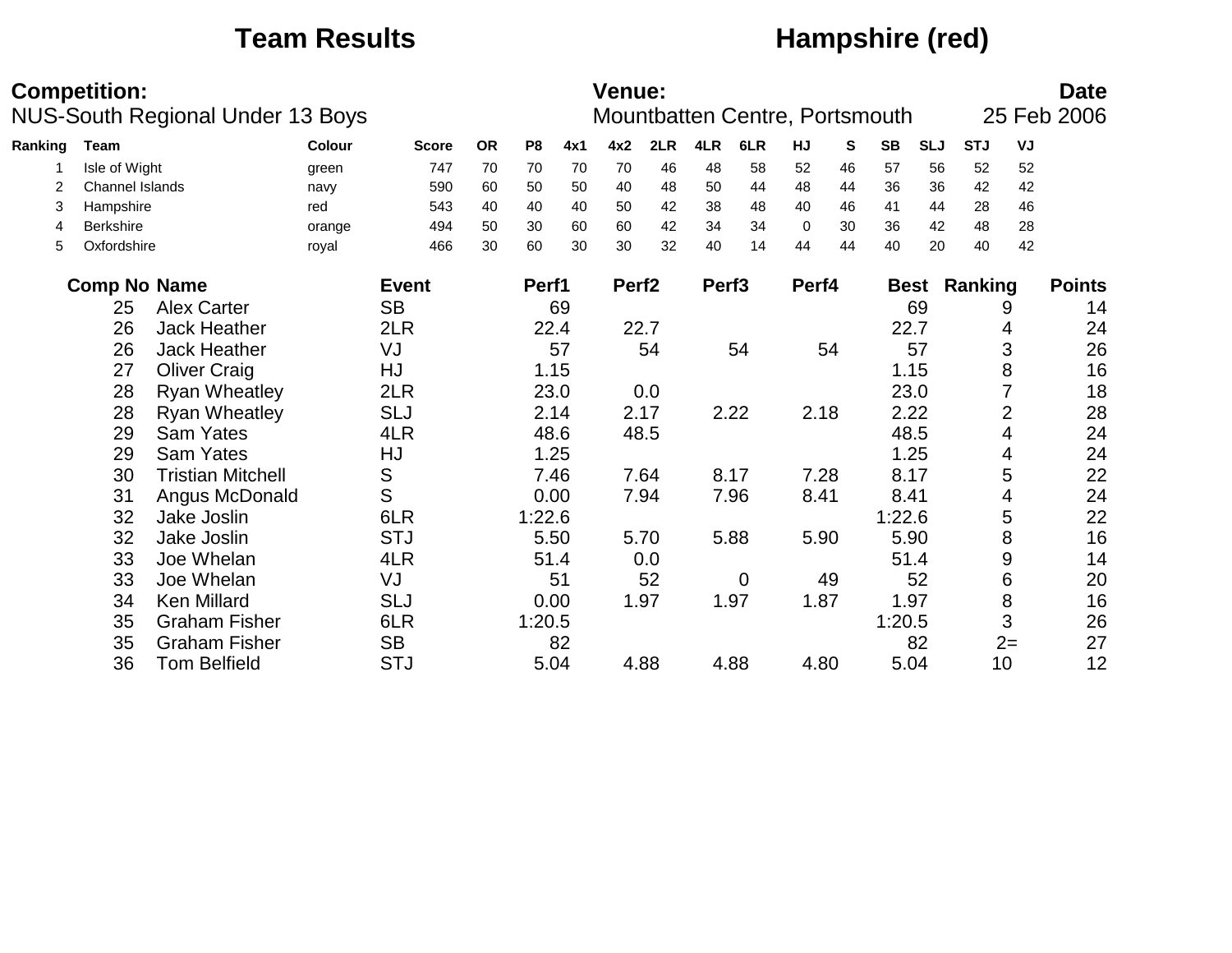# **Team Results Isle of Wight (green)**

|         | <b>Competition:</b>    | <b>NUS-South Regional Under 13 Boys</b> |        |              |           |                |      | <b>Venue:</b>     |      |                   | Mountbatten Centre, Portsmouth |             |    |           |            |                     |      | <b>Date</b><br>25 Feb 2006 |
|---------|------------------------|-----------------------------------------|--------|--------------|-----------|----------------|------|-------------------|------|-------------------|--------------------------------|-------------|----|-----------|------------|---------------------|------|----------------------------|
| Ranking | Team                   |                                         | Colour | <b>Score</b> | <b>OR</b> | P <sub>8</sub> | 4x1  | 4x2               | 2LR  | 4LR               | 6LR                            | HJ          | S  | <b>SB</b> | <b>SLJ</b> | <b>STJ</b>          | VJ   |                            |
|         | Isle of Wight          |                                         | green  | 747          | 70        | 70             | 70   | 70                | 46   | 48                | 58                             | 52          | 46 | 57        | 56         | 52                  | 52   |                            |
| 2       | <b>Channel Islands</b> |                                         | navy   | 590          | 60        | 50             | 50   | 40                | 48   | 50                | 44                             | 48          | 44 | 36        | 36         | 42                  | 42   |                            |
| 3       | Hampshire              |                                         | red    | 543          | 40        | 40             | 40   | 50                | 42   | 38                | 48                             | 40          | 46 | 41        | 44         | 28                  | 46   |                            |
| 4       | <b>Berkshire</b>       |                                         | orange | 494          | 50        | 30             | 60   | 60                | 42   | 34                | 34                             | $\mathbf 0$ | 30 | 36        | 42         | 48                  | 28   |                            |
| 5       | Oxfordshire            |                                         | royal  | 466          | 30        | 60             | 30   | 30                | 32   | 40                | 14                             | 44          | 44 | 40        | 20         | 40                  | 42   |                            |
|         | <b>Comp No Name</b>    |                                         |        | <b>Event</b> |           | Perf1          |      | Perf <sub>2</sub> |      | Perf <sub>3</sub> |                                | Perf4       |    |           |            | <b>Best Ranking</b> |      | <b>Points</b>              |
|         | 37                     | <b>Tom Hall</b>                         |        | 6LR          |           | 1:13.7         |      |                   |      |                   |                                |             |    | 1:13.7    |            |                     |      | 30                         |
|         | 37                     | <b>Tom Hall</b>                         |        | <b>STJ</b>   |           | 7.56           |      |                   | 7.84 |                   | 7.52                           | 7.54        |    |           | 7.84       |                     |      | 30                         |
|         | 38                     | <b>Leon Phillips</b>                    |        | 2LR          |           |                | 21.2 |                   | 21.2 |                   |                                |             |    |           | 21.2       |                     |      | 30                         |
|         | 38                     | <b>Leon Phillips</b>                    |        | <b>SB</b>    |           |                | 93   |                   |      |                   |                                |             |    |           | 93         |                     |      | 30                         |
|         | 39                     | Keno Mario-Ghae                         |        | 6LR          |           | 1:17.1         |      |                   |      |                   |                                |             |    | 1:17.1    |            |                     | 2    | 28                         |
|         | 39                     | Keno Mario-Ghae                         |        | HJ           |           | 1.51           |      |                   |      |                   |                                |             |    | 1.51      |            |                     |      | 30                         |
|         | 40                     | <b>Arthur Halsey</b>                    |        | VJ           |           |                | 60   |                   | 58   |                   | 59                             |             | 58 |           | 60         |                     |      | 30                         |
|         | 41                     | Leo Wall                                |        | 2LR          |           | 23.1           |      |                   | 0.0  |                   |                                |             |    | 23.1      |            |                     | 8    | 16                         |
|         | 41                     | Leo Wall                                |        | VJ           |           |                | 55   |                   | 54   |                   | 53                             |             | 52 |           | 55         |                     | 5    | 22                         |
|         | 42                     | Jonathan Warren                         |        | 4LR          |           | 46.9           |      |                   | 47.2 |                   |                                |             |    |           | 47.2       |                     | 3    | 26                         |
|         | 42                     | Jonathan Warren                         |        | <b>SLJ</b>   |           | 2.43           |      |                   | 2.42 |                   | 2.37                           | 2.36        |    |           | 2.43       |                     |      | 30                         |
|         | 43                     | <b>Charlie Brame</b>                    |        | 4LR          |           | 48.7           |      |                   | 49.7 |                   |                                |             |    | 49.7      |            |                     | 5    | 22                         |
|         | 43                     | <b>Charlie Brame</b>                    |        | <b>SLJ</b>   |           | 2.17           |      |                   | 2.09 |                   | 2.22                           | 2.18        |    |           | 2.22       |                     | 3    | 26                         |
|         | 44                     | <b>Charlie Occomore</b>                 |        | <b>STJ</b>   |           | 6.52           |      |                   | 6.62 |                   | 6.50                           | 6.57        |    |           | 6.62       |                     | 5    | 22                         |
|         | 45                     | <b>Chris Richardson</b>                 |        | S            |           |                | 7.54 |                   | 7.68 |                   | 7.46                           | 7.68        |    |           | 7.68       |                     | 6    | 20                         |
|         | 46                     | Lloyd Woodhouse                         |        | <b>SB</b>    |           |                | 82   |                   |      |                   |                                |             |    |           | 82         |                     | $2=$ | 27                         |
|         | 47                     | <b>Charlie Hibberd</b>                  |        | HJ           |           |                | 1.25 |                   |      |                   |                                |             |    |           | 1.25       |                     | 5    | 22                         |
|         | 48                     | <b>Callum Kent</b>                      |        | S            |           |                | 7.83 |                   | 0.00 |                   | 8.01                           | 8.43        |    | 8.43      |            |                     | 3    | 26                         |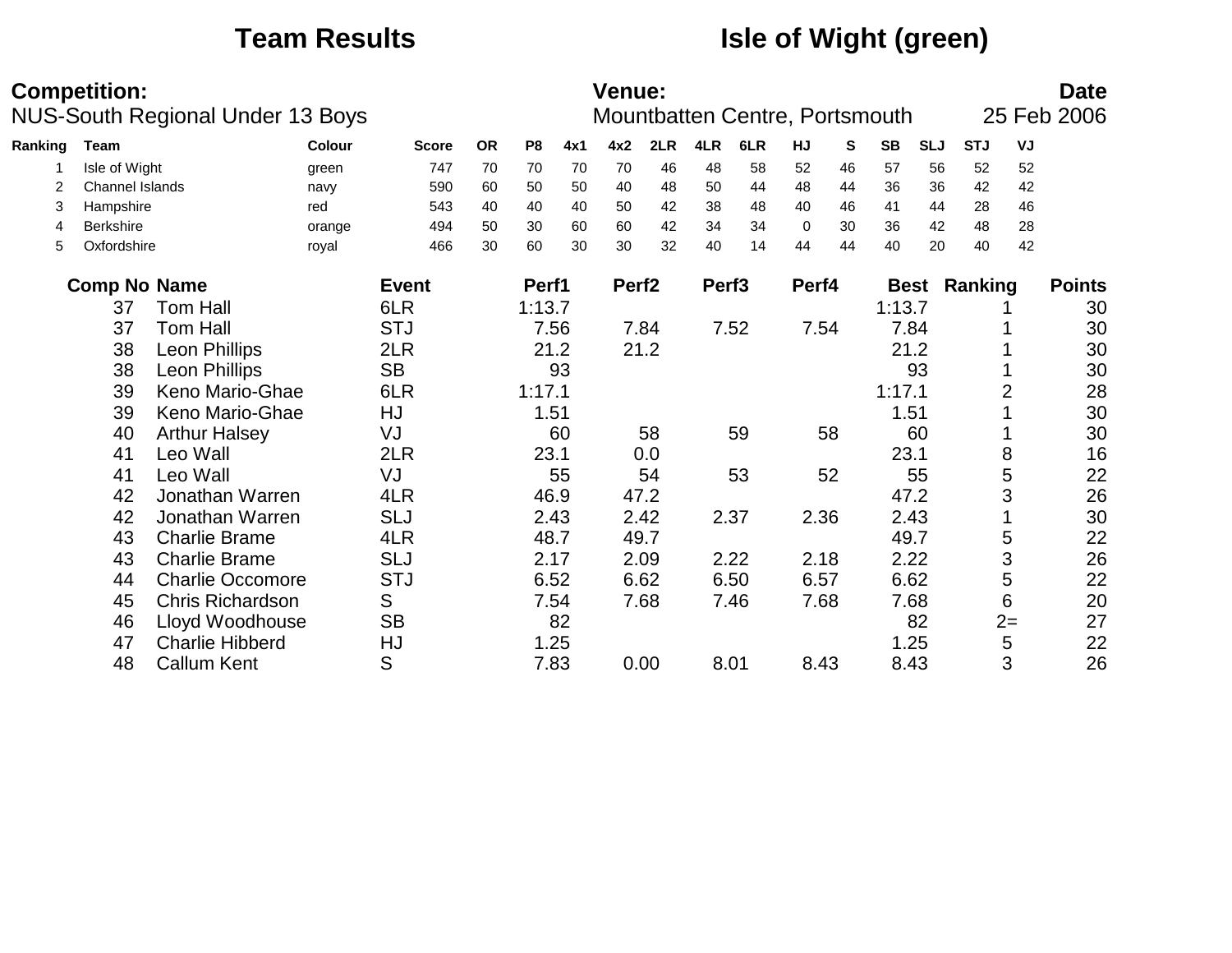# **Team Results Oxfordshire (royal)**

|         | <b>Competition:</b>    | NUS-South Regional Under 13 Boys |               |              |           |                |     | <b>Venue:</b>     |      |                   | Mountbatten Centre, Portsmouth |             |    |           |            |                     |                | <b>Date</b><br>25 Feb 2006 |
|---------|------------------------|----------------------------------|---------------|--------------|-----------|----------------|-----|-------------------|------|-------------------|--------------------------------|-------------|----|-----------|------------|---------------------|----------------|----------------------------|
| Ranking | <b>Team</b>            |                                  | <b>Colour</b> | <b>Score</b> | <b>OR</b> | P <sub>8</sub> | 4x1 | 4x2               | 2LR  | 4LR               | 6LR                            | HJ          | S  | <b>SB</b> | <b>SLJ</b> | <b>STJ</b>          | VJ             |                            |
|         | Isle of Wight          |                                  | green         | 747          | 70        | 70             | 70  | 70                | 46   | 48                | 58                             | 52          | 46 | 57        | 56         | 52                  | 52             |                            |
|         | <b>Channel Islands</b> |                                  | navy          | 590          | 60        | 50             | 50  | 40                | 48   | 50                | 44                             | 48          | 44 | 36        | 36         | 42                  | 42             |                            |
| 3       | Hampshire              |                                  | red           | 543          | 40        | 40             | 40  | 50                | 42   | 38                | 48                             | 40          | 46 | 41        | 44         | 28                  | 46             |                            |
| 4       | <b>Berkshire</b>       |                                  | orange        | 494          | 50        | 30             | 60  | 60                | 42   | 34                | 34                             | $\mathbf 0$ | 30 | 36        | 42         | 48                  | 28             |                            |
| 5       | Oxfordshire            |                                  | royal         | 466          | 30        | 60             | 30  | 30                | 32   | 40                | 14                             | 44          | 44 | 40        | 20         | 40                  | 42             |                            |
|         | <b>Comp No Name</b>    |                                  |               | <b>Event</b> |           | Perf1          |     | Perf <sub>2</sub> |      | Perf <sub>3</sub> |                                | Perf4       |    |           |            | <b>Best Ranking</b> |                | <b>Points</b>              |
|         | 49                     | <b>Jackson Curtis</b>            |               | 2LR          |           | 22.9           |     |                   | 0.0  |                   |                                |             |    | 22.9      |            |                     | 6              | 20                         |
|         | 49                     | <b>Jackson Curtis</b>            |               | VJ           |           |                | 54  |                   | 55   |                   | 57                             |             | 57 |           | 57         |                     | 2              | 28                         |
|         | 50                     | <b>Andrew Wilson</b>             |               | S            |           | 6.16           |     | 6.12              |      |                   | 6.06                           | 5.55        |    | 6.16      |            |                     | 8              | 16                         |
|         | 51                     | James Wright                     |               | 4LR          |           | 47.5           |     | 46.8              |      |                   |                                |             |    | 46.8      |            |                     | $\overline{2}$ | 28                         |
|         | 51                     | James Wright                     |               | <b>STJ</b>   |           | 7.12           |     |                   | 7.06 |                   | 7.03                           | 6.93        |    | 7.12      |            |                     | 3              | 26                         |
|         | 52                     | Lloyd Bryan                      |               | 6LR          |           | 1:28.5         |     |                   |      |                   |                                |             |    | 1:28.5    |            |                     |                |                            |
|         | 52                     | Lloyd Bryan                      |               | <b>SB</b>    |           |                | 75  |                   |      |                   |                                |             |    |           | 75         |                     | 7              | 18                         |
|         | 53                     | <b>Alister Wilson</b>            |               | 6LR          |           | 1:27.6         |     |                   |      |                   |                                |             |    | 1:27.6    |            |                     | 9              | 14                         |
|         | 53                     | <b>Alister Wilson</b>            |               | <b>SLJ</b>   |           | 2.04           |     | 2.08              |      |                   | 2.08                           | 2.07        |    | 2.08      |            |                     | 6              | 20                         |
|         | 54                     | Joe Bibby                        |               | <b>SB</b>    |           |                | 79  |                   |      |                   |                                |             |    |           | 79         |                     | 5              | 22                         |
|         | 55                     | Jack Horwood                     |               | S            |           | 8.64           |     | 8.37              |      |                   | 8.04                           | 7.94        |    | 8.64      |            |                     | $\overline{2}$ | 28                         |
|         | 56                     | <b>Zack Butles-Lines</b>         |               | 2LR          |           | 23.5           |     |                   | 0.0  |                   |                                |             |    | 23.5      |            |                     | 10             | 12                         |
|         | 56                     | <b>Zack Butles-Lines</b>         |               | <b>STJ</b>   |           | 5.78           |     |                   | 5.76 |                   | 5.88                           | 5.80        |    | 5.88      |            |                     | 9              | 14                         |
|         | 57                     | <b>Edward O'Hara</b>             |               | HJ           |           | 1.35           |     |                   |      |                   |                                |             |    | 1.35      |            |                     | 3              | 26                         |
|         | 58                     | Marcus Woodington                |               | 4LR          |           | 52.4           |     |                   | 0.0  |                   |                                |             |    | 52.4      |            | 10                  |                | 12                         |
|         | 58                     | Marcus Woodington                |               | HJ           |           | 1.20           |     |                   |      |                   |                                |             |    | 1.20      |            |                     |                | 18                         |
|         | 60                     | Nathan Haskin                    |               | VJ           |           |                | 46  |                   | 44   |                   | 45                             |             | 0  |           | 46         |                     | 9              | 14                         |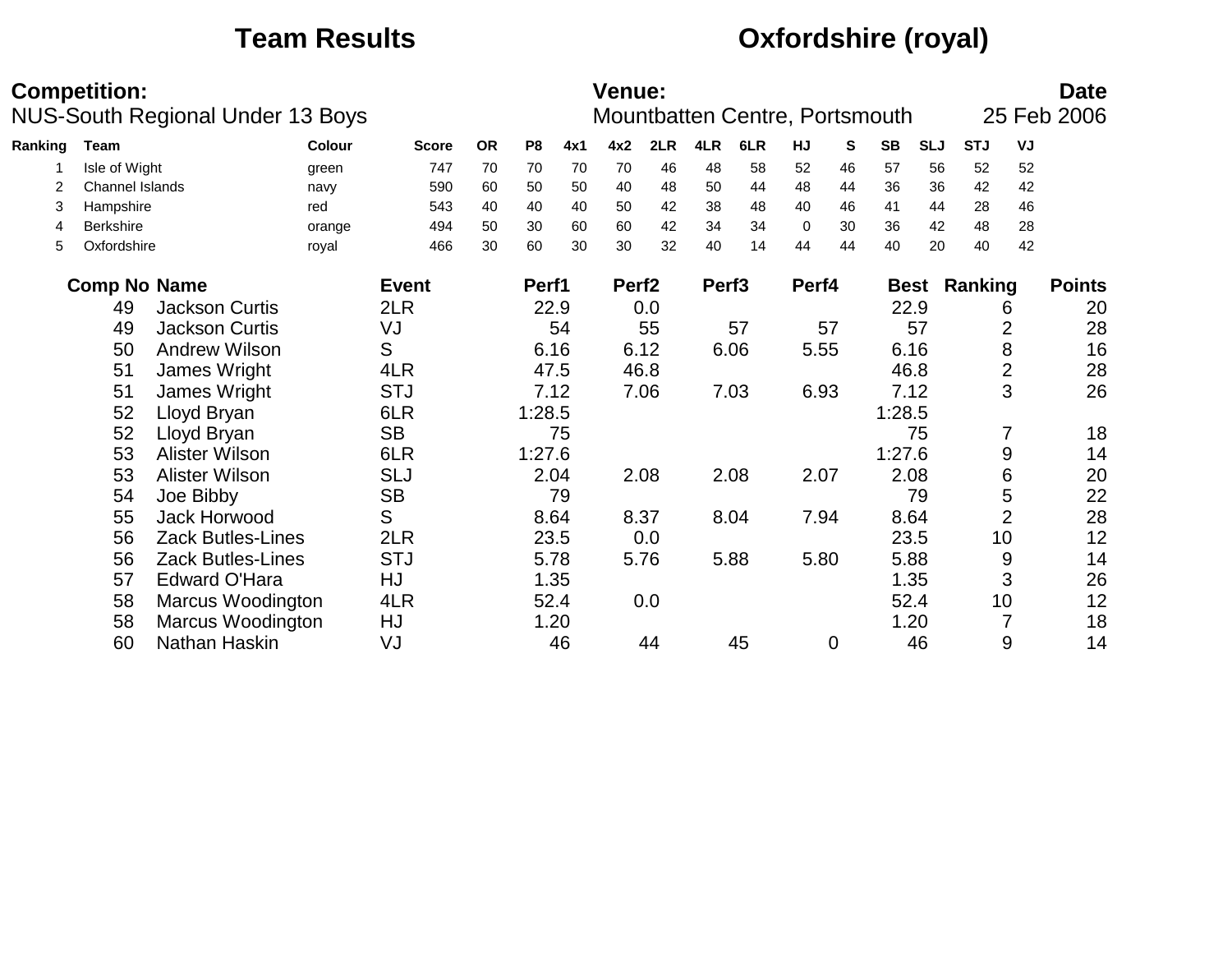## **Event Official Results Sheet <b>CEV** Obstacle Relay

| <b>Competition:</b> |    | <b>NUS-South Regional Under 13 Boys</b> |        | <b>Venue:</b> |       | Mountbatten Centre, Portsmouth |               | <b>Date</b><br>25 Feb 2006 |
|---------------------|----|-----------------------------------------|--------|---------------|-------|--------------------------------|---------------|----------------------------|
| Ranking Code Team   |    |                                         | Colour | Heat          | Final | <b>Performance</b>             | <b>Points</b> |                            |
|                     | 04 | Isle of Wight                           | green  | 1:11.5        | 0.0   | 1:11.5                         | 70            |                            |
|                     | 02 | Channel Islands                         | navy   | 1:12.1        | 0.0   | 1:12.1                         | 60            |                            |
| 3                   | 01 | Berkshire                               | orange | 1:16.9        | 0.0   | 1:16.9                         | 50            |                            |
| 4                   | 03 | Hampshire                               | red    | 1:18.6        | 0.0   | 1:18.6                         | 40            |                            |
| 5                   | 05 | Oxfordshire                             | royal  | 1:22.1        | 0.0   | 1:22.1                         | 30            |                            |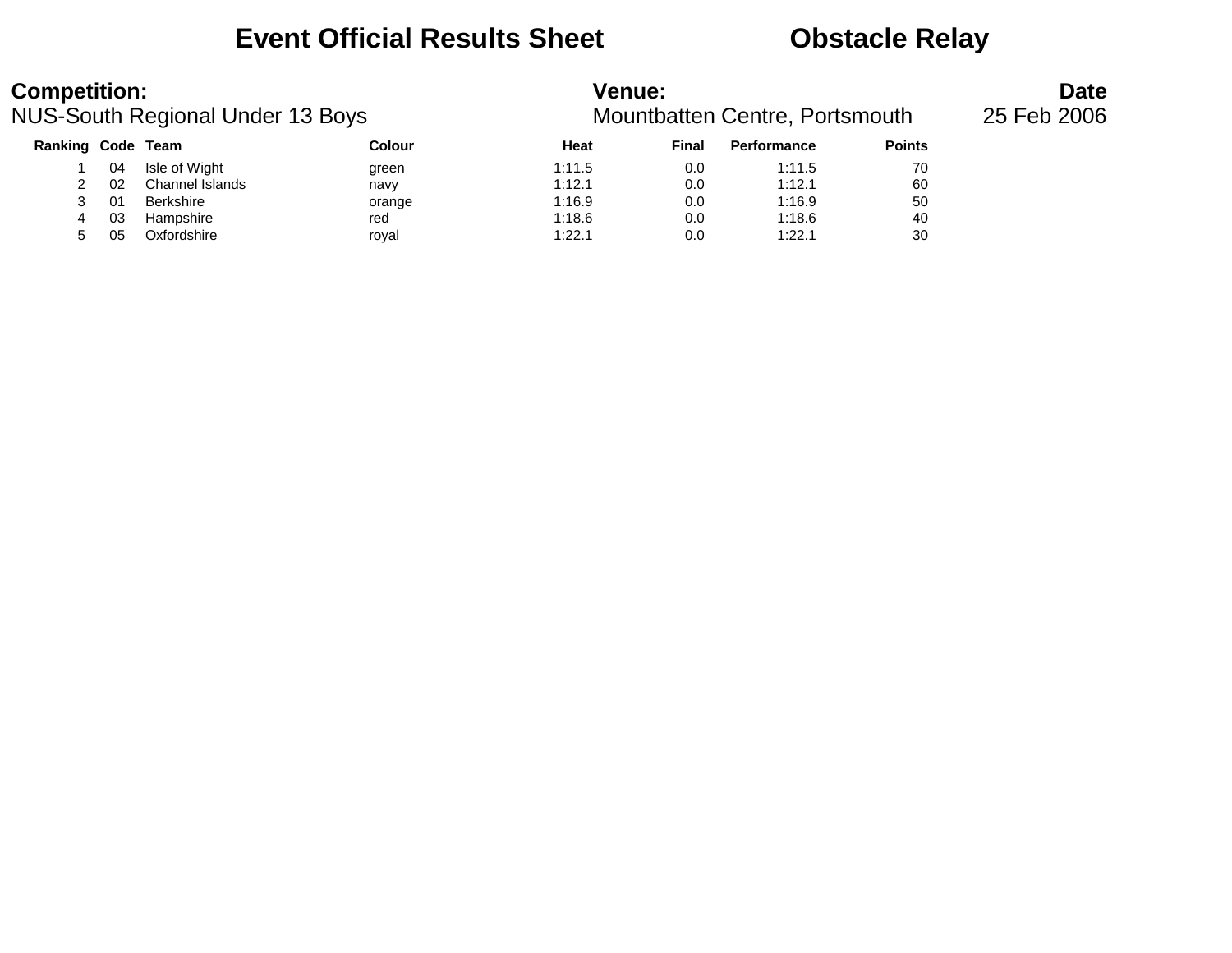### **Results Sheet 2 Lap Race**

### **Competition: Venue: Date**

|                     | Ranking                | Team             |               | <b>Colour</b> |                      | <b>Points</b> |             |               |  |
|---------------------|------------------------|------------------|---------------|---------------|----------------------|---------------|-------------|---------------|--|
|                     |                        | Channel Islands  |               | navy          |                      | 48            |             |               |  |
| 2                   |                        | Isle of Wight    |               | green         |                      | 46            |             |               |  |
|                     | $3=$                   | <b>Berkshire</b> |               | orange        |                      | 42            |             |               |  |
|                     | $3=$                   | Hampshire        |               | red           |                      | 42            |             |               |  |
|                     | 5                      | Oxfordshire      |               | royal         |                      | 32            |             |               |  |
| <b>Ranking Team</b> |                        |                  | <b>Colour</b> |               | <b>BibNo Name</b>    |               | <b>Best</b> | <b>Points</b> |  |
|                     | Isle of Wight          |                  | green         |               | 38 Leon Phillips     |               | 21.2        | 30            |  |
|                     | <b>Berkshire</b>       |                  | orange        |               | 3 Dominic D'Souza    |               | 21.5        | 28            |  |
| 3                   | <b>Channel Islands</b> |                  | navy          |               | 22 Andrew Coleman    |               | 22.1        | 26            |  |
| 4                   | Hampshire              |                  | red           |               | 26 Jack Heather      |               | 22.7        | 24            |  |
| 5                   | Channel Islands        |                  | navy          |               | 17 Sam Dawkins       |               | 24.1        | 22            |  |
| 6                   | Oxfordshire            |                  | royal         | 49            | Jackson Curtis       |               | 22.9        | 20            |  |
|                     | Hampshire              |                  | red           |               | 28 Ryan Wheatley     |               | 23.0        | 18            |  |
| 8                   | Isle of Wight          |                  | green         |               | 41 Leo Wall          |               | 23.1        | 16            |  |
| 9                   | <b>Berkshire</b>       |                  | orange        |               | 6 Neil Hallett       |               | 23.3        | 14            |  |
| 10                  | Oxfordshire            |                  | royal         |               | 56 Zack Butles-Lines |               | 23.5        | 12            |  |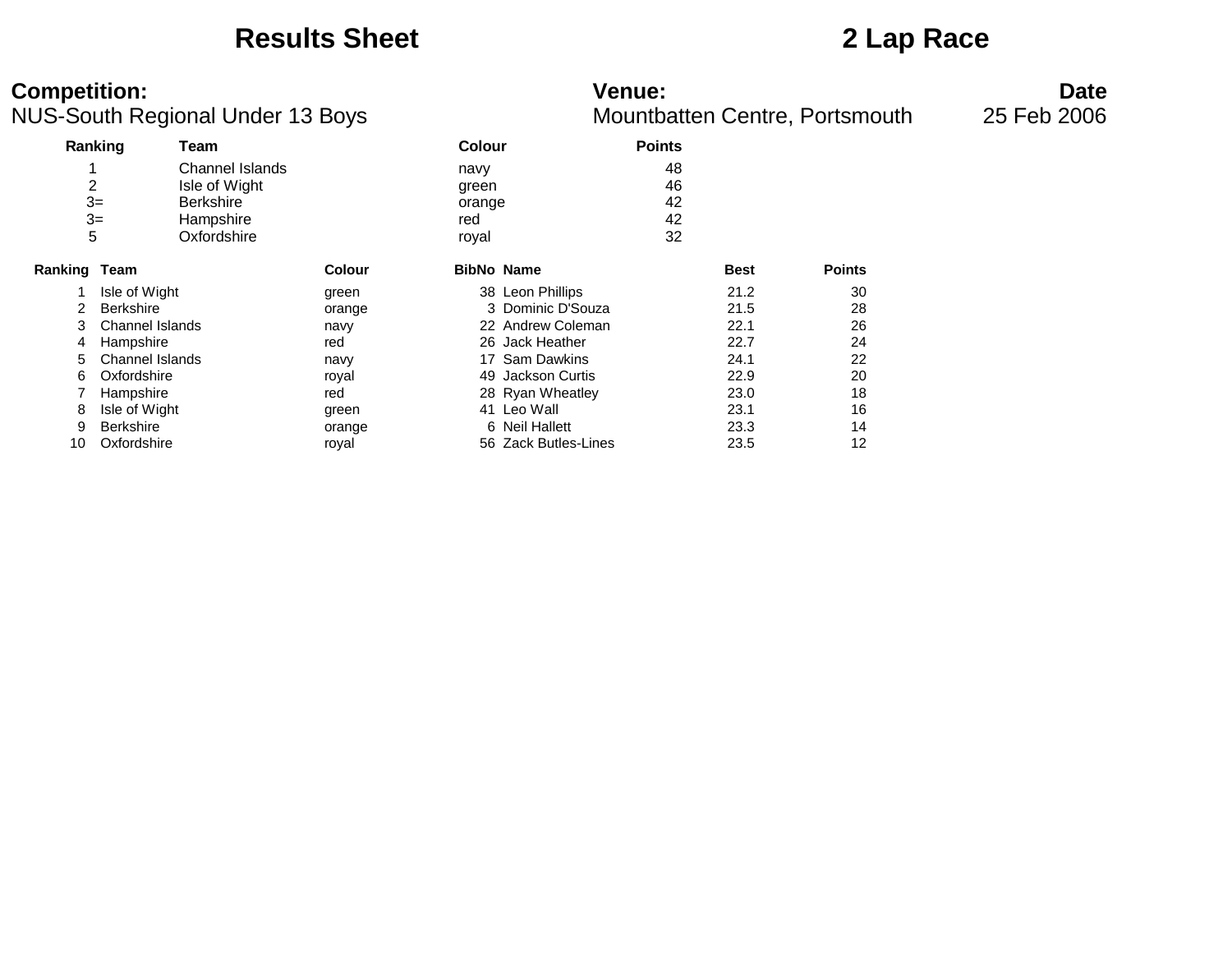### **Results Sheet 4 Lap Race**

**Competition:**<br>**Date**<br>Mountbatten Centre, Portsmouth 25 Feb 2006<br>Mountbatten Centre, Portsmouth 25 Feb 2006 NUS-South Regional Under 13 Boys

|                | Ranking          | Team             |               | <b>Colour</b>     |                      | <b>Points</b> |             |               |
|----------------|------------------|------------------|---------------|-------------------|----------------------|---------------|-------------|---------------|
|                |                  | Channel Islands  |               | navy              |                      | 50            |             |               |
| $\overline{2}$ |                  | Isle of Wight    |               | green             |                      | 48            |             |               |
| 3              |                  | Oxfordshire      |               | royal             |                      | 40            |             |               |
| 4              |                  | Hampshire        |               | red               |                      | 38            |             |               |
| 5              |                  | <b>Berkshire</b> |               | orange            |                      | 34            |             |               |
| Ranking Team   |                  |                  | <b>Colour</b> | <b>BibNo Name</b> |                      |               | <b>Best</b> | <b>Points</b> |
|                | Channel Islands  |                  | navy          |                   | 23 Kamen Nafkha      |               | 46.4        | 30            |
| 2              | Oxfordshire      |                  | royal         |                   | 51 James Wright      |               | 46.8        | 28            |
| 3              | Isle of Wight    |                  | green         |                   | 42 Jonathan Warren   |               | 47.2        | 26            |
| 4              | Hampshire        |                  | red           |                   | 29 Sam Yates         |               | 48.5        | 24            |
| 5              | Isle of Wight    |                  | green         |                   | 43 Charlie Brame     |               | 49.7        | 22            |
| 6              | Channel Islands  |                  | navy          |                   | 19 Josh Allaway      |               | 49.2        | 20            |
|                | <b>Berkshire</b> |                  | orange        |                   | 9 Adam Barnett       |               | 49.6        | 18            |
| 8              | <b>Berkshire</b> |                  | orange        |                   | 10 Oscar Roper       |               | 50.6        | 16            |
| 9              | Hampshire        |                  | red           | 33                | Joe Whelan           |               | 51.4        | 14            |
| 10             | Oxfordshire      |                  | royal         |                   | 58 Marcus Woodington |               | 52.4        | 12            |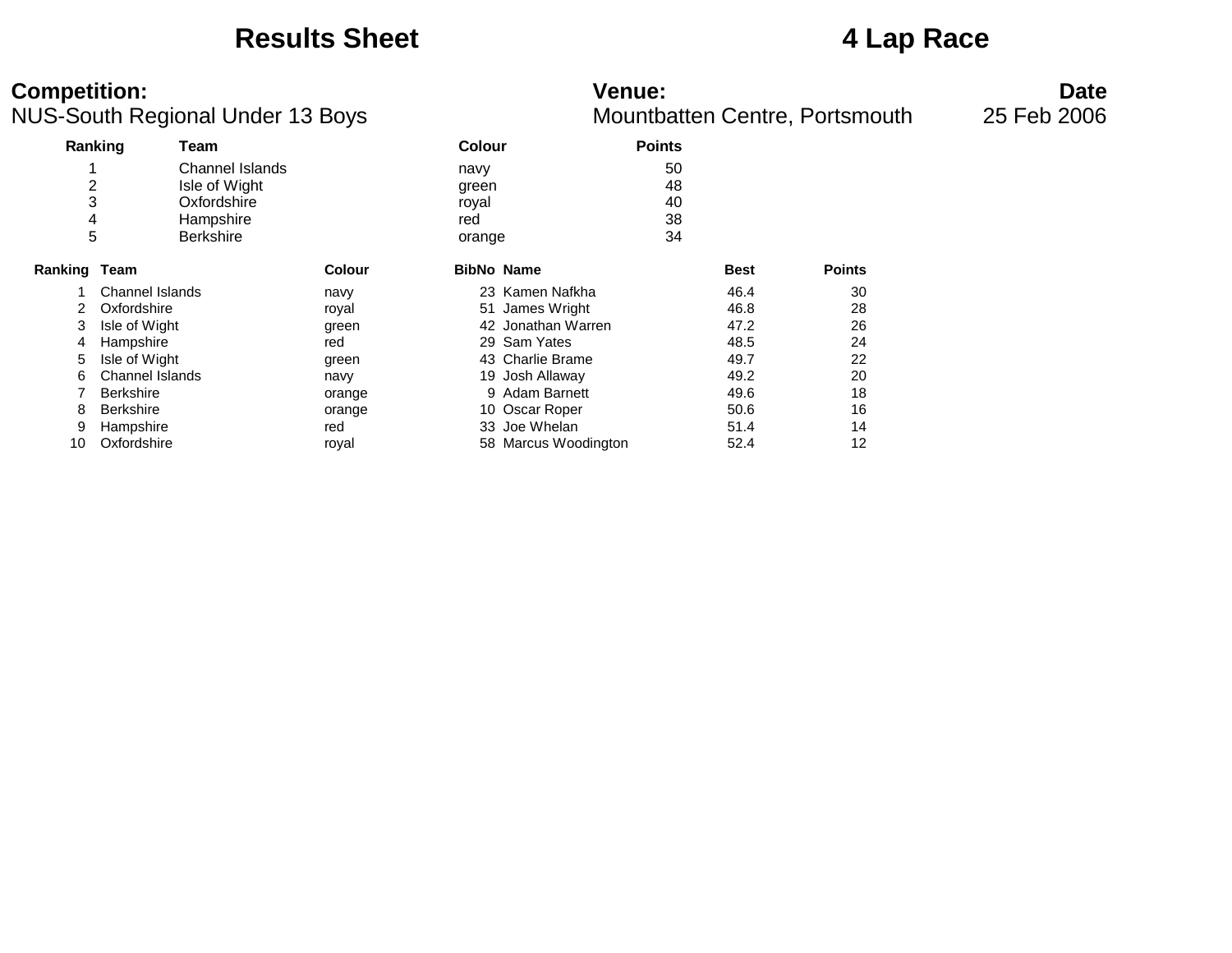### **Results Sheet 6 Lap Time Trial**

### **Competition: Venue: Date**

| Ranking             |                  | Team                                                                             |        | Colour                                  |                         | <b>Points</b>              |             |               |
|---------------------|------------------|----------------------------------------------------------------------------------|--------|-----------------------------------------|-------------------------|----------------------------|-------------|---------------|
| 2<br>3<br>4<br>5    |                  | Isle of Wight<br>Hampshire<br>Channel Islands<br><b>Berkshire</b><br>Oxfordshire |        | green<br>red<br>navy<br>orange<br>royal |                         | 58<br>48<br>44<br>34<br>14 |             |               |
| <b>Ranking Team</b> |                  |                                                                                  | Colour |                                         | <b>BibNo Name</b>       |                            | <b>Best</b> | <b>Points</b> |
|                     | Isle of Wight    |                                                                                  | green  |                                         | 37 Tom Hall             |                            | 1:13.7      | 30            |
| 2                   | Isle of Wight    |                                                                                  | green  |                                         | 39 Keno Mario-Ghae      |                            | 1:17.1      | 28            |
| 3                   | Hampshire        |                                                                                  | red    |                                         | 35 Graham Fisher        |                            | 1:20.5      | 26            |
| 4                   | Channel Islands  |                                                                                  | navy   |                                         | 15 Nick Wildman         |                            | 1:21.3      | 24            |
| 5                   | Hampshire        |                                                                                  | red    |                                         | 32 Jake Joslin          |                            | 1:22.6      | 22            |
| 6                   | Channel Islands  |                                                                                  | navy   |                                         | 20 Michael Steele-Moore |                            | 1:24.4      | 20            |
|                     | <b>Berkshire</b> |                                                                                  | orange |                                         | 2 William Ellison       |                            | 1:24.6      | 18            |
| 8                   | <b>Berkshire</b> |                                                                                  | orange |                                         | Michael Wyatt           |                            | 1:26.9      | 16            |
| 9                   | Oxfordshire      |                                                                                  | royal  |                                         | 53 Alister Wilson       |                            | 1:27.6      | 14            |
|                     | Oxfordshire      |                                                                                  | royal  |                                         | 52 Lloyd Bryan          |                            | 1:28.5      | 0             |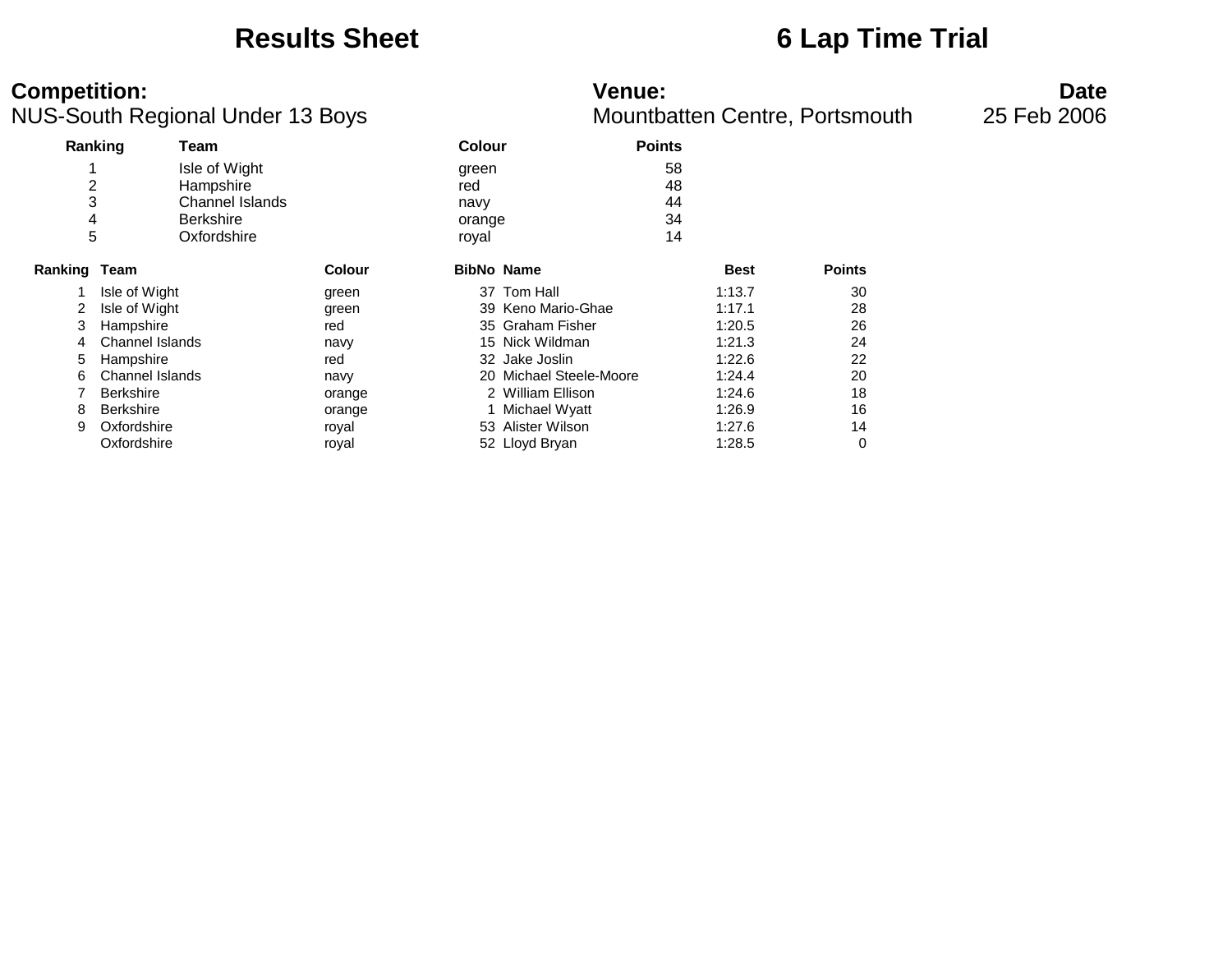## **Event Official Results Sheet 8 Lap Paarlauf**

| <b>Competition:</b> |    | <b>NUS-South Regional Under 13 Boys</b> |        | <b>Venue:</b> |       | Mountbatten Centre, Portsmouth |               | <b>Date</b><br>25 Feb 2006 |
|---------------------|----|-----------------------------------------|--------|---------------|-------|--------------------------------|---------------|----------------------------|
| Ranking Code Team   |    |                                         | Colour | Heat          | Final | Performance                    | <b>Points</b> |                            |
|                     | 04 | Isle of Wight                           | green  | 1:32.2        | 0.0   | 1:32.2                         | 70            |                            |
|                     | 05 | Oxfordshire                             | royal  | 1:36.4        | 0.0   | 1:36.4                         | 60            |                            |
|                     | 02 | Channel Islands                         | navy   | 1:38.1        | 0.0   | 1:38.1                         | 50            |                            |
| 4                   | 03 | Hampshire                               | red    | 1:41.2        | 0.0   | 1:41.2                         | 40            |                            |
| 5.                  |    | Berkshire                               | orange | 1:44.2        | 0.0   | 1:44.2                         | 30            |                            |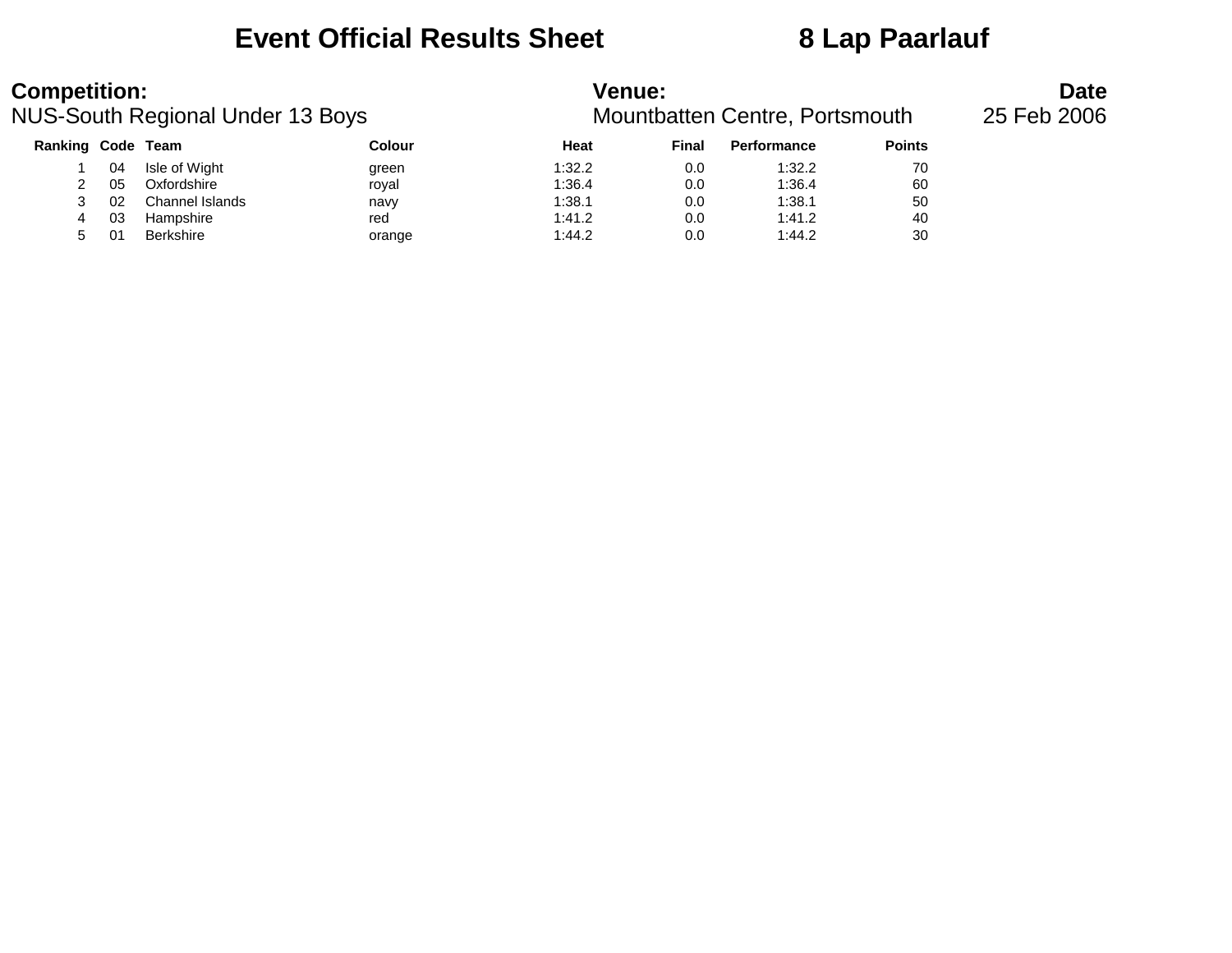## **Event Official Results Sheet 4 x 1 Lap Relay**

| <b>Competition:</b> |    | <b>NUS-South Regional Under 13 Boys</b> |        | <b>Venue:</b> |       | Mountbatten Centre, Portsmouth |               | <b>Date</b><br>25 Feb 2006 |
|---------------------|----|-----------------------------------------|--------|---------------|-------|--------------------------------|---------------|----------------------------|
| Ranking Code Team   |    |                                         | Colour | Heat          | Final | Performance                    | <b>Points</b> |                            |
|                     | 04 | Isle of Wight                           | green  | 44.7          | 0.0   | 44.7                           | 70            |                            |
|                     | 01 | Berkshire                               | orange | 46.3          | 0.0   | 46.3                           | 60            |                            |
|                     | 02 | Channel Islands                         | navy   | 46.6          | 0.0   | 46.6                           | 50            |                            |
| 4                   | 03 | Hampshire                               | red    | 47.3          | 0.0   | 47.3                           | 40            |                            |
| 5                   | 05 | Oxfordshire                             | roval  | 47.4          | 0.0   | 47.4                           | 30            |                            |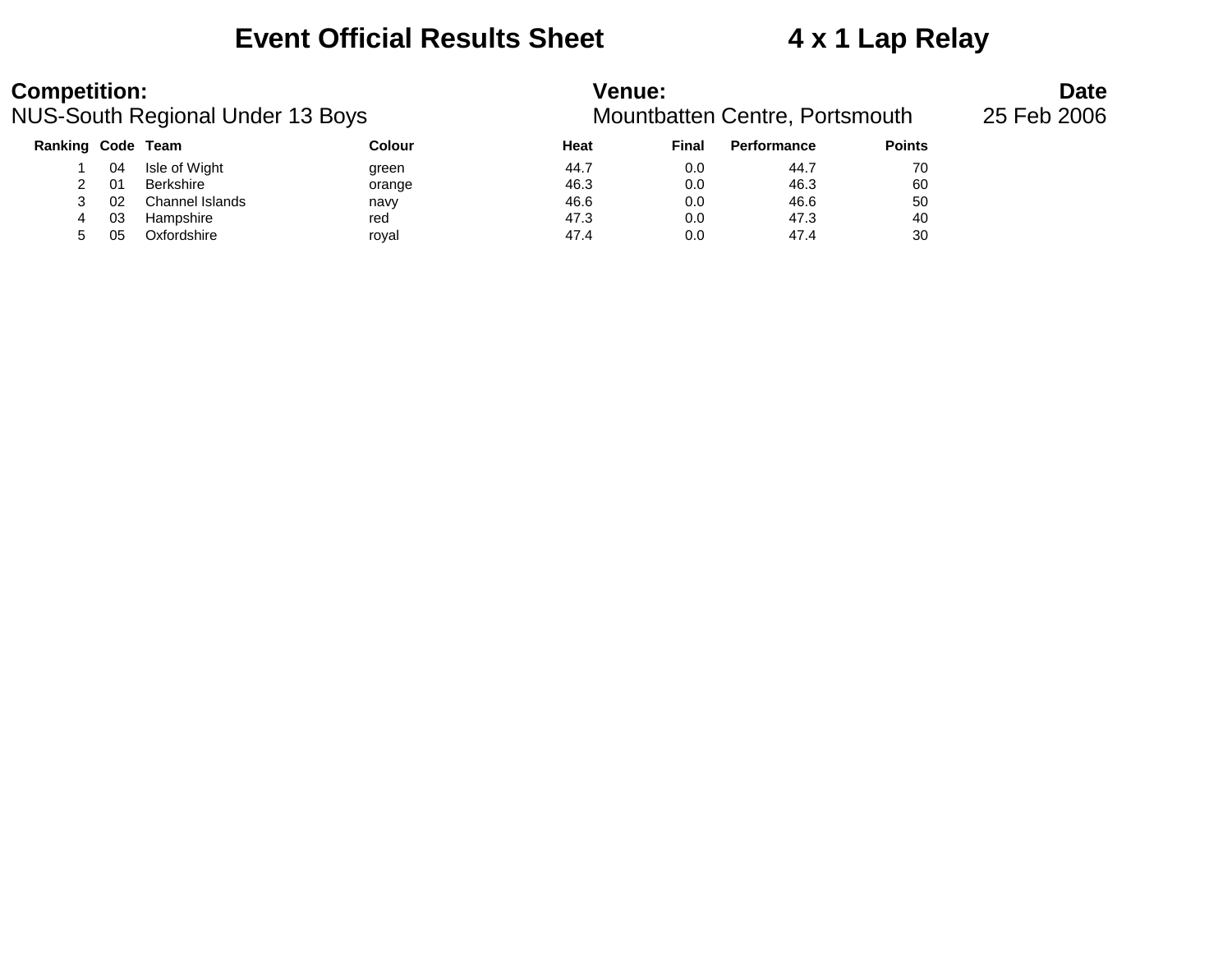### **Event Official Results Sheet 4 x 2 Lap Relay**

### **Competition:**<br>**Date**<br>Mountbatten Centre, Portsmouth 25 Feb 2006<br>Mountbatten Centre, Portsmouth 25 Feb 2006 NUS-South Regional Under 13 Boys

| Ranking Code Team |    |                  | Colour | Heat   | Final | <b>Performance</b> | <b>Points</b> |
|-------------------|----|------------------|--------|--------|-------|--------------------|---------------|
|                   | 04 | Isle of Wight    | green  | 1:28.2 | 0.0   | 1:28.2             | 70            |
|                   | 01 | <b>Berkshire</b> | orange | 1:29.1 | 0.0   | 1:29.1             | 60            |
|                   | 03 | Hampshire        | red    | 1:33.6 | 0.0   | 1:33.6             | 50            |
|                   | 02 | Channel Islands  | navy   | 1:35.4 | 0.0   | 1:35.4             | 40            |
| ∽                 | 05 | Oxfordshire      | royal  | 1:36.3 | 0.0   | 1:36.3             | 30            |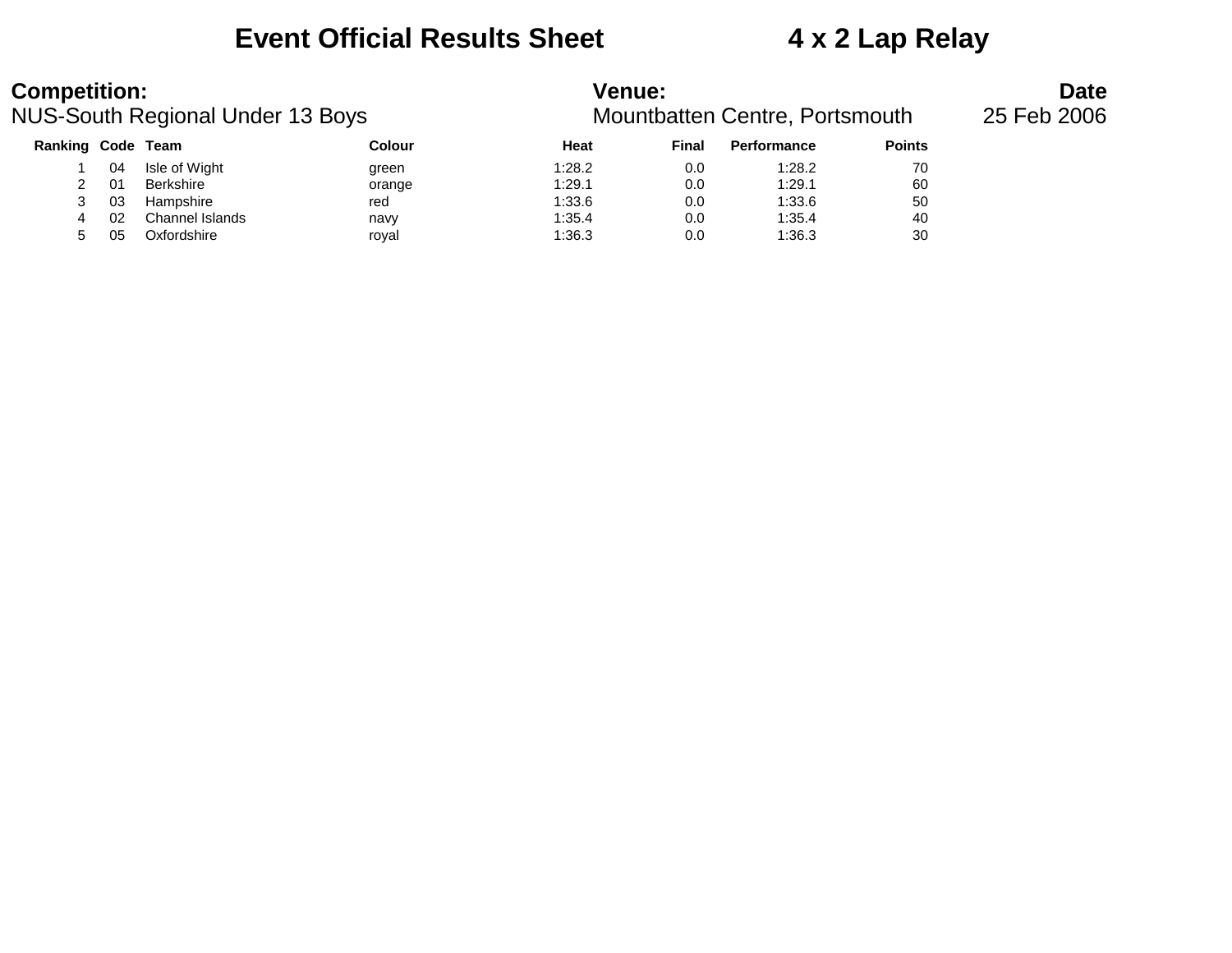### Results Sheet **High Jump**

### **Competition: Venue: Date** NUS-South Regional Under 13 Boys **Mountbatten Centre, Portsmouth** 25 Feb 2006

|              | Ranking                | Team                   |               | <b>Colour</b> |                      | <b>Points</b> |             |               |  |
|--------------|------------------------|------------------------|---------------|---------------|----------------------|---------------|-------------|---------------|--|
|              |                        | <b>Berkshire</b>       |               | orange        |                      | 0             |             |               |  |
| 4            |                        | Isle of Wight          |               | green         |                      | 52            |             |               |  |
| 2            |                        | <b>Channel Islands</b> |               | navy          |                      | 48            |             |               |  |
| 3            |                        | Oxfordshire            |               | royal         |                      | 44            |             |               |  |
|              | 4                      | Hampshire              |               | red           |                      | 40            |             |               |  |
| Ranking Team |                        |                        | <b>Colour</b> |               | <b>BibNo Name</b>    |               | <b>Best</b> | <b>Points</b> |  |
|              | Isle of Wight          |                        | green         |               | 39 Keno Mario-Ghae   |               | 1.51        | 30            |  |
|              | <b>Channel Islands</b> |                        | navy          |               | 24 Robert Wilkinson  |               | 1.45        | 28            |  |
| 3            | Oxfordshire            |                        | royal         |               | 57 Edward O'Hara     |               | 1.35        | 26            |  |
| 4            | Hampshire              |                        | red           |               | 29 Sam Yates         |               | 1.25        | 24            |  |
| 5            | Isle of Wight          |                        | green         |               | 47 Charlie Hibberd   |               | 1.25        | 22            |  |
| 6            | <b>Channel Islands</b> |                        | navy          |               | 16 Jack Burrows      |               | 1.25        | 20            |  |
|              | Oxfordshire            |                        | royal         |               | 58 Marcus Woodington |               | 1.20        | 18            |  |
| 8            | Hampshire              |                        | red           | 27            | <b>Oliver Craig</b>  |               | 1.15        | 16            |  |
|              |                        |                        |               |               |                      |               |             |               |  |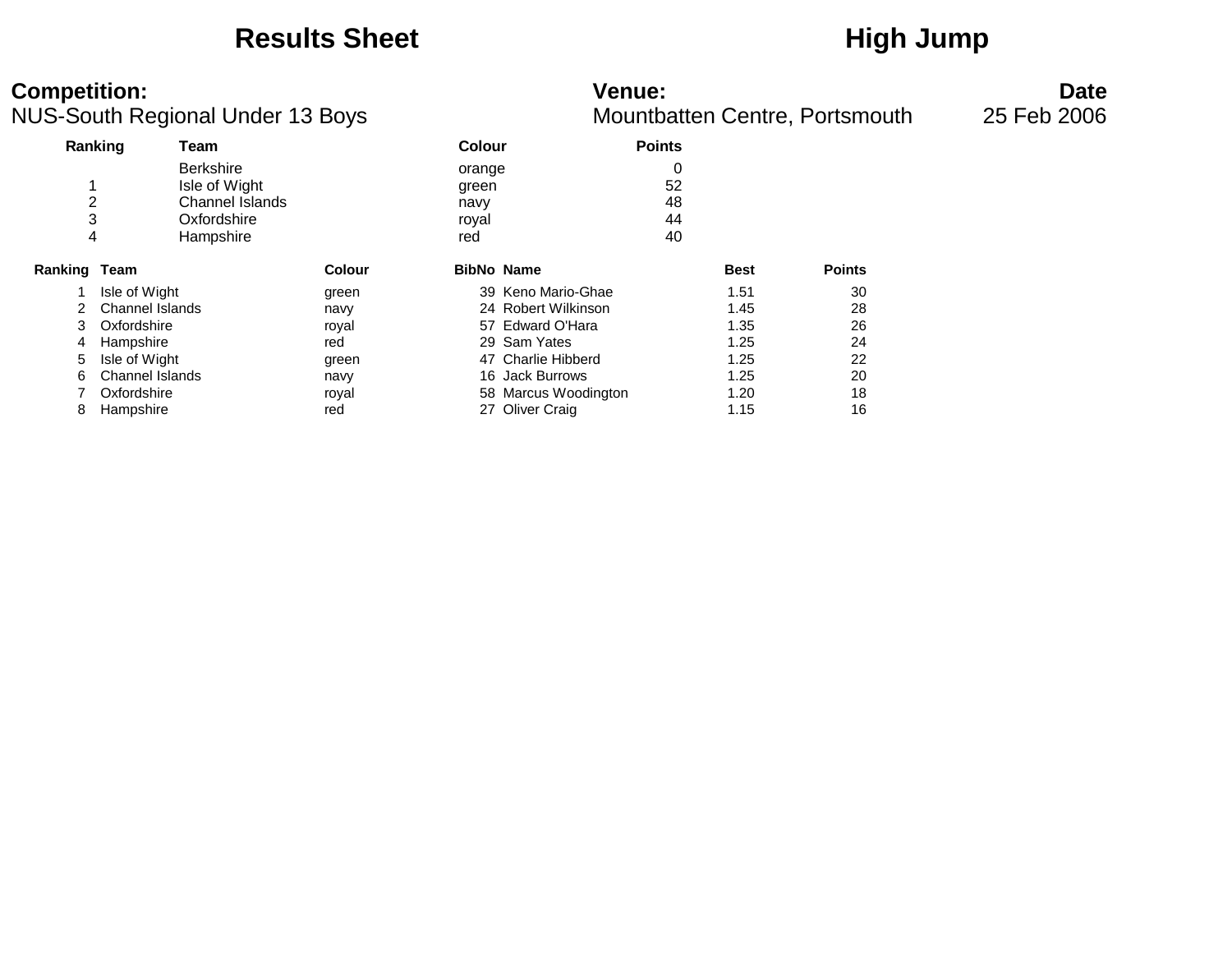### **Results Sheet Shot**

### **Competition: Venue: Date**

| Ranking<br>$1 =$<br>$1 =$<br>$3=$<br>$3=$<br>5 |                        | Team<br>Hampshire<br>Isle of Wight<br>Channel Islands<br>Oxfordshire<br><b>Berkshire</b> |        | <b>Colour</b><br>red<br>green<br>navy<br>royal<br>orange |                      | <b>Points</b><br>46<br>46<br>44<br>44<br>30 |             |               |
|------------------------------------------------|------------------------|------------------------------------------------------------------------------------------|--------|----------------------------------------------------------|----------------------|---------------------------------------------|-------------|---------------|
| <b>Ranking Team</b>                            |                        |                                                                                          | Colour | <b>BibNo Name</b>                                        |                      |                                             | <b>Best</b> | <b>Points</b> |
|                                                | <b>Channel Islands</b> |                                                                                          | navy   | 13                                                       | <b>Richard Simel</b> |                                             | 10.46       | 30            |
|                                                | Oxfordshire            |                                                                                          | royal  |                                                          | 55 Jack Horwood      |                                             | 8.64        | 28            |
| 3                                              | Isle of Wight          |                                                                                          | green  |                                                          | 48 Callum Kent       |                                             | 8.43        | 26            |
| 4                                              | Hampshire              |                                                                                          | red    |                                                          | 31 Angus McDonald    |                                             | 8.41        | 24            |
| 5                                              | Hampshire              |                                                                                          | red    |                                                          | 30 Tristian Mitchell |                                             | 8.17        | 22            |
| 6                                              | Isle of Wight          |                                                                                          | green  | 45                                                       | Chris Richardson     |                                             | 7.68        | 20            |
|                                                | <b>Berkshire</b>       |                                                                                          | orange |                                                          | 8 Arland Craik       |                                             | 6.50        | 18            |
| 8                                              | Oxfordshire            |                                                                                          | royal  |                                                          | 50 Andrew Wilson     |                                             | 6.16        | 16            |
| 9                                              | <b>Channel Islands</b> |                                                                                          | navy   | 18                                                       | Ollie Brehaut        |                                             | 6.11        | 14            |
| 10                                             | <b>Berkshire</b>       |                                                                                          | orange |                                                          | 2 William Ellison    |                                             | 5.36        | 12            |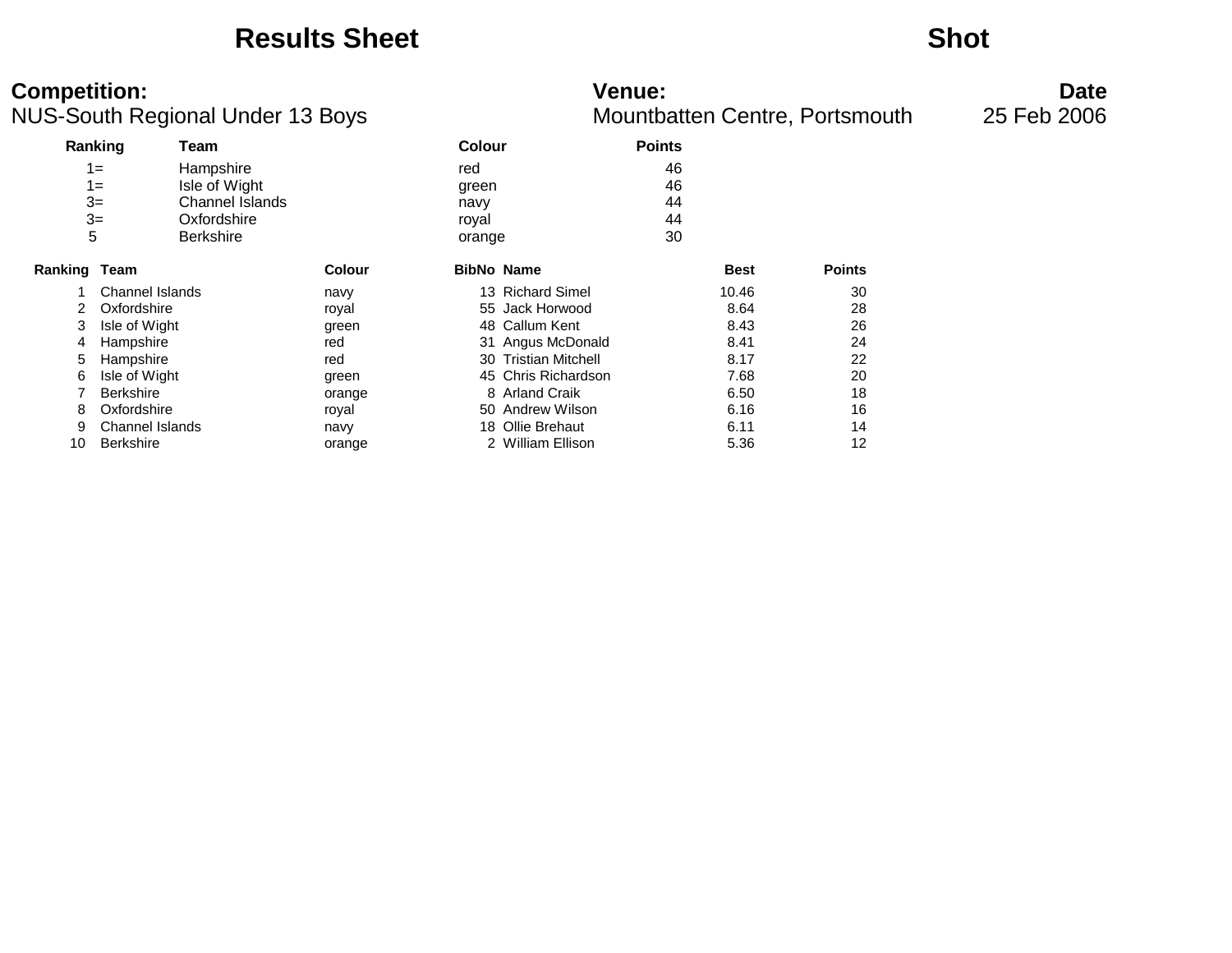### **Results Sheet <b>Speed Bounce Speed Bounce**

### **Competition: Venue: Date**

| Ranking             | Team                   |                                                                                                                                     |      |       |                                                                                                                                                                                                                                                           |               |               |
|---------------------|------------------------|-------------------------------------------------------------------------------------------------------------------------------------|------|-------|-----------------------------------------------------------------------------------------------------------------------------------------------------------------------------------------------------------------------------------------------------------|---------------|---------------|
|                     | Isle of Wight          |                                                                                                                                     |      |       | 57                                                                                                                                                                                                                                                        |               |               |
| 2                   | Hampshire              |                                                                                                                                     | red  |       | 41                                                                                                                                                                                                                                                        |               |               |
| 3                   | Oxfordshire            |                                                                                                                                     |      |       | 40                                                                                                                                                                                                                                                        |               |               |
| $4=$                | <b>Berkshire</b>       |                                                                                                                                     |      |       | 36                                                                                                                                                                                                                                                        |               |               |
| $4=$                | <b>Channel Islands</b> |                                                                                                                                     | navy |       | 36                                                                                                                                                                                                                                                        |               |               |
| <b>Ranking Team</b> |                        | <b>Colour</b>                                                                                                                       |      |       |                                                                                                                                                                                                                                                           | Total         | <b>Points</b> |
|                     |                        | green                                                                                                                               |      |       |                                                                                                                                                                                                                                                           | 93            | 30            |
|                     |                        | red                                                                                                                                 |      |       |                                                                                                                                                                                                                                                           | 82            | 27            |
|                     |                        | green                                                                                                                               |      |       |                                                                                                                                                                                                                                                           | 82            | 27            |
| <b>Berkshire</b>    |                        | orange                                                                                                                              |      |       |                                                                                                                                                                                                                                                           | 81            | 24            |
|                     |                        | royal                                                                                                                               |      |       |                                                                                                                                                                                                                                                           | 79            | 22            |
|                     |                        | navy                                                                                                                                |      |       |                                                                                                                                                                                                                                                           | 76            | 20            |
|                     |                        | royal                                                                                                                               |      |       |                                                                                                                                                                                                                                                           | 75            | 18            |
|                     |                        | navy                                                                                                                                |      |       |                                                                                                                                                                                                                                                           | 72            | 16            |
|                     |                        | red                                                                                                                                 |      |       |                                                                                                                                                                                                                                                           | 69            | 14            |
| <b>Berkshire</b>    |                        | orange                                                                                                                              |      |       |                                                                                                                                                                                                                                                           | 66            | 12            |
|                     |                        | Isle of Wight<br>Hampshire<br>Isle of Wight<br>Oxfordshire<br>Channel Islands<br>Oxfordshire<br><b>Channel Islands</b><br>Hampshire |      | royal | <b>Colour</b><br>green<br>orange<br><b>BibNo Name</b><br>38 Leon Phillips<br>35 Graham Fisher<br>46 Lloyd Woodhouse<br>9 Adam Barnett<br>54 Joe Bibby<br>20 Michael Steele-Moore<br>52 Lloyd Bryan<br>15 Nick Wildman<br>25 Alex Carter<br>10 Oscar Roper | <b>Points</b> |               |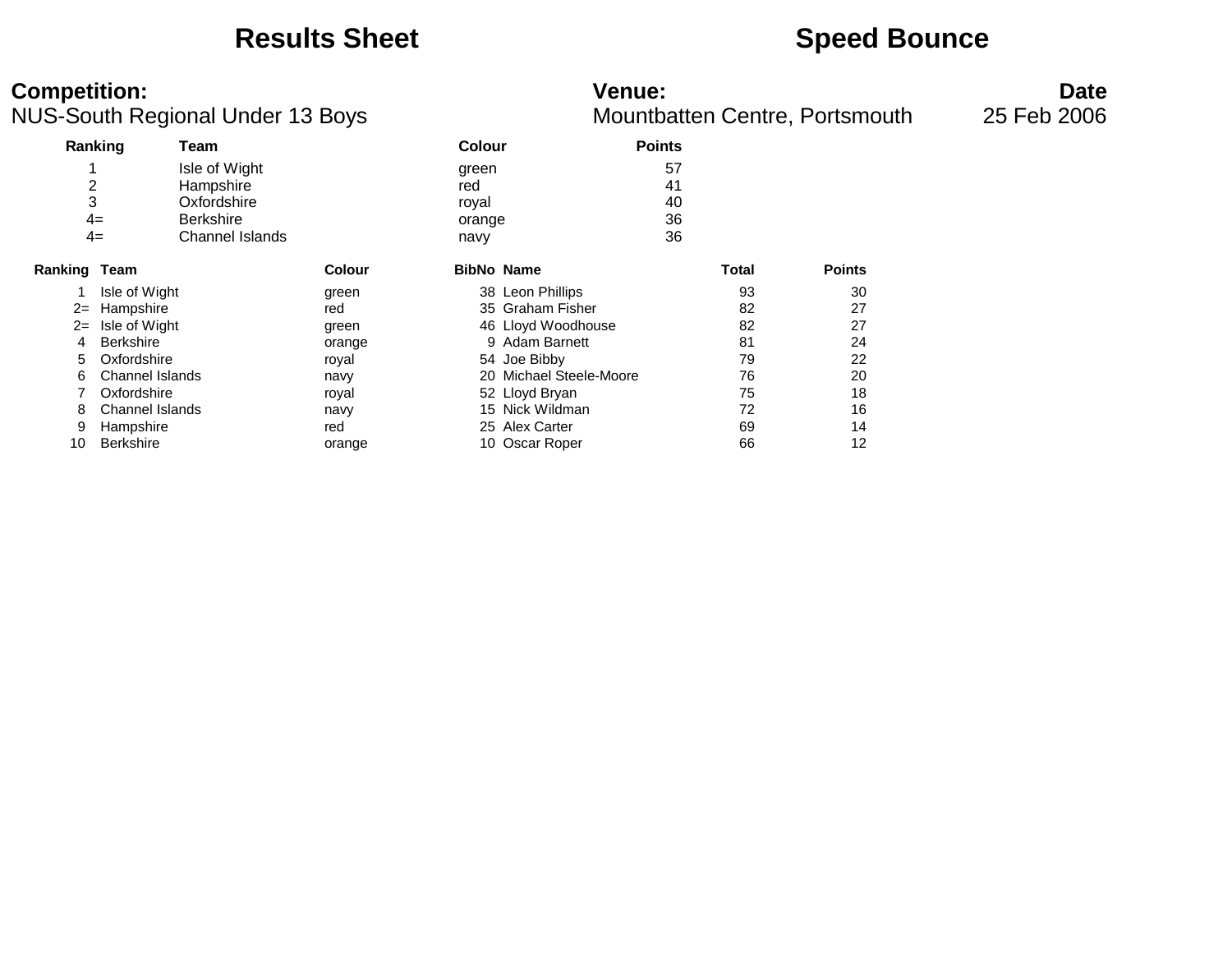### **Results Sheet Standing Long Jump**

**Competition:**<br>**Date**<br>Mountbatten Centre, Portsmouth and Dream Paper South Regional Under 13 Boys<br>Mountbatten Centre, Portsmouth 25 Feb 2006 NUS-South Regional Under 13 Boys

| Ranking        |                        | Team                   |        | <b>Colour</b> |                     | <b>Points</b> |             |               |
|----------------|------------------------|------------------------|--------|---------------|---------------------|---------------|-------------|---------------|
|                |                        | Isle of Wight          |        | green         |                     | 56            |             |               |
| $\overline{2}$ |                        | Hampshire              |        | red           |                     | 44            |             |               |
| 3              |                        | <b>Berkshire</b>       |        | orange        |                     | 42            |             |               |
| 4              |                        | <b>Channel Islands</b> |        | navy          |                     | 36            |             |               |
| 5              |                        | Oxfordshire            |        | royal         |                     | 20            |             |               |
| Ranking        | Team                   |                        | Colour |               | <b>BibNo Name</b>   |               | <b>Best</b> | <b>Points</b> |
|                | Isle of Wight          |                        | green  |               | 42 Jonathan Warren  |               | 2.43        | 30            |
|                | Hampshire              |                        | red    |               | 28 Ryan Wheatley    |               | 2.22        | 28            |
| 3              | Isle of Wight          |                        | green  |               | 43 Charlie Brame    |               | 2.22        | 26            |
| 4              | <b>Berkshire</b>       |                        | orange |               | 5 Thoma Falconer    |               | 2.18        | 24            |
| 5              | Channel Islands        |                        | navy   |               | 14 William Southall |               | 2.15        | 22            |
| 6              | Oxfordshire            |                        | royal  |               | 53 Alister Wilson   |               | 2.08        | 20            |
|                | <b>Berkshire</b>       |                        | orange |               | 1 Michael Wyatt     |               | 1.99        | 18            |
| 8              | Hampshire              |                        | red    |               | 34 Ken Millard      |               | 1.97        | 16            |
| 9              | <b>Channel Islands</b> |                        | navy   | 19            | Josh Allaway        |               | 1.83        | 14            |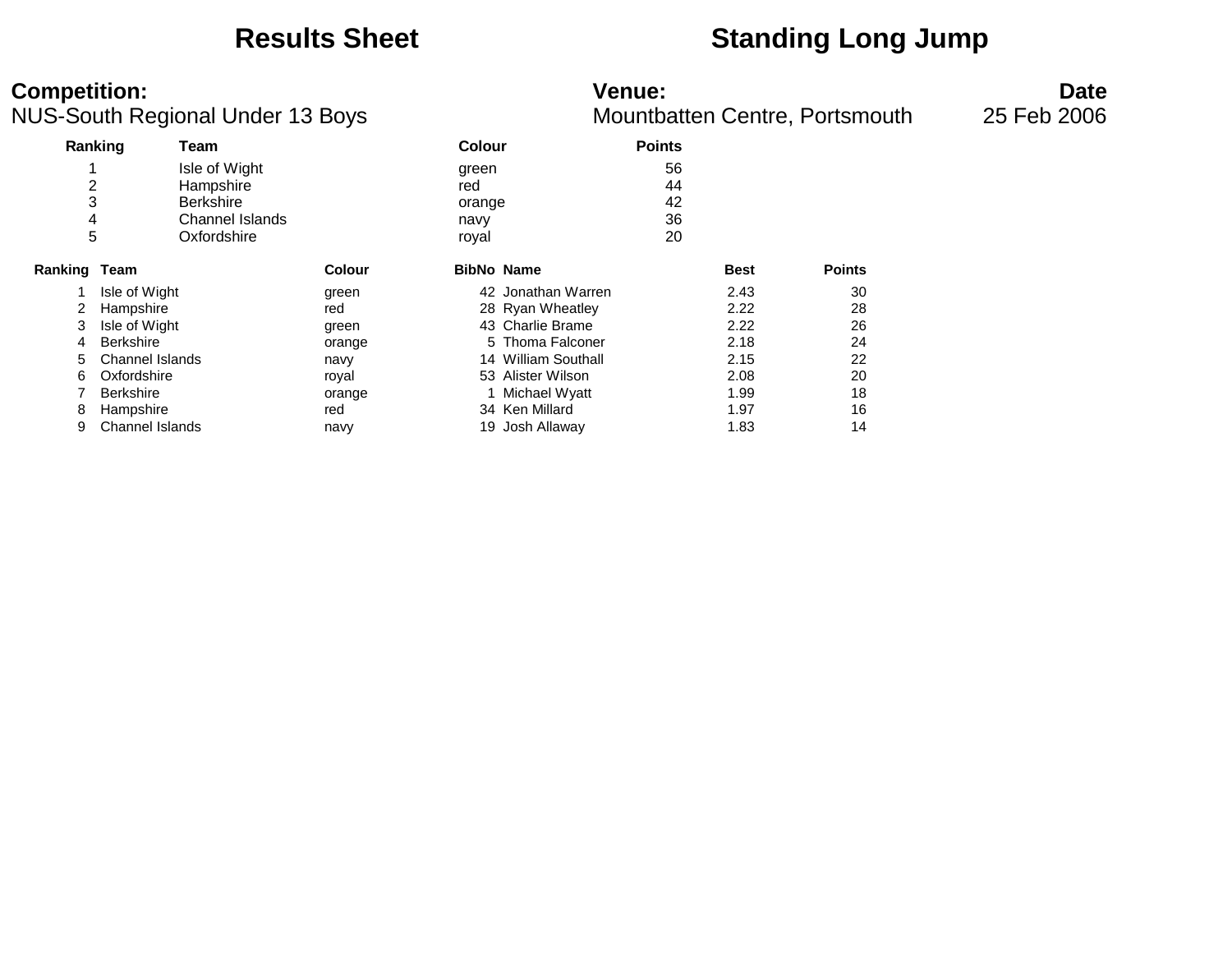### **Results Sheet Standing Triple Jump**

### **Competition: Venue: Date**

|                     | ັ                |                        |               |               |                      |               |             |               |  |
|---------------------|------------------|------------------------|---------------|---------------|----------------------|---------------|-------------|---------------|--|
|                     | Ranking          | Team                   |               | <b>Colour</b> |                      | <b>Points</b> |             |               |  |
|                     |                  | Isle of Wight          |               | green         |                      | 52            |             |               |  |
| 2                   |                  | <b>Berkshire</b>       |               | orange        |                      | 48            |             |               |  |
| 3                   |                  | <b>Channel Islands</b> |               | navy          |                      | 42            |             |               |  |
| 4                   |                  | Oxfordshire            |               | royal         |                      | 40            |             |               |  |
| 5                   |                  | Hampshire              |               | red           |                      | 28            |             |               |  |
| <b>Ranking Team</b> |                  |                        | <b>Colour</b> |               | <b>BibNo Name</b>    |               | <b>Best</b> | <b>Points</b> |  |
|                     | Isle of Wight    |                        | green         |               | 37 Tom Hall          |               | 7.84        | 30            |  |
| 2                   | <b>Berkshire</b> |                        | orange        |               | 3 Dominic D'Souza    |               | 7.66        | 28            |  |
| 3                   | Oxfordshire      |                        | royal         |               | 51 James Wright      |               | 7.12        | 26            |  |
| 4                   | Channel Islands  |                        | navy          |               | 23 Kamen Nafkha      |               | 6.74        | 24            |  |
| 5                   | Isle of Wight    |                        | green         |               | 44 Charlie Occomore  |               | 6.62        | 22            |  |
| 6                   | <b>Berkshire</b> |                        | orange        |               | 6 Neil Hallett       |               | 6.13        | 20            |  |
|                     | Channel Islands  |                        | navy          |               | 21 Sam Crabtree      |               | 6.01        | 18            |  |
| 8                   | Hampshire        |                        | red           |               | 32 Jake Joslin       |               | 5.90        | 16            |  |
| 9                   | Oxfordshire      |                        | royal         |               | 56 Zack Butles-Lines |               | 5.88        | 14            |  |
| 10                  | Hampshire        |                        | red           | 36            | <b>Tom Belfield</b>  |               | 5.04        | 12            |  |
|                     |                  |                        |               |               |                      |               |             |               |  |